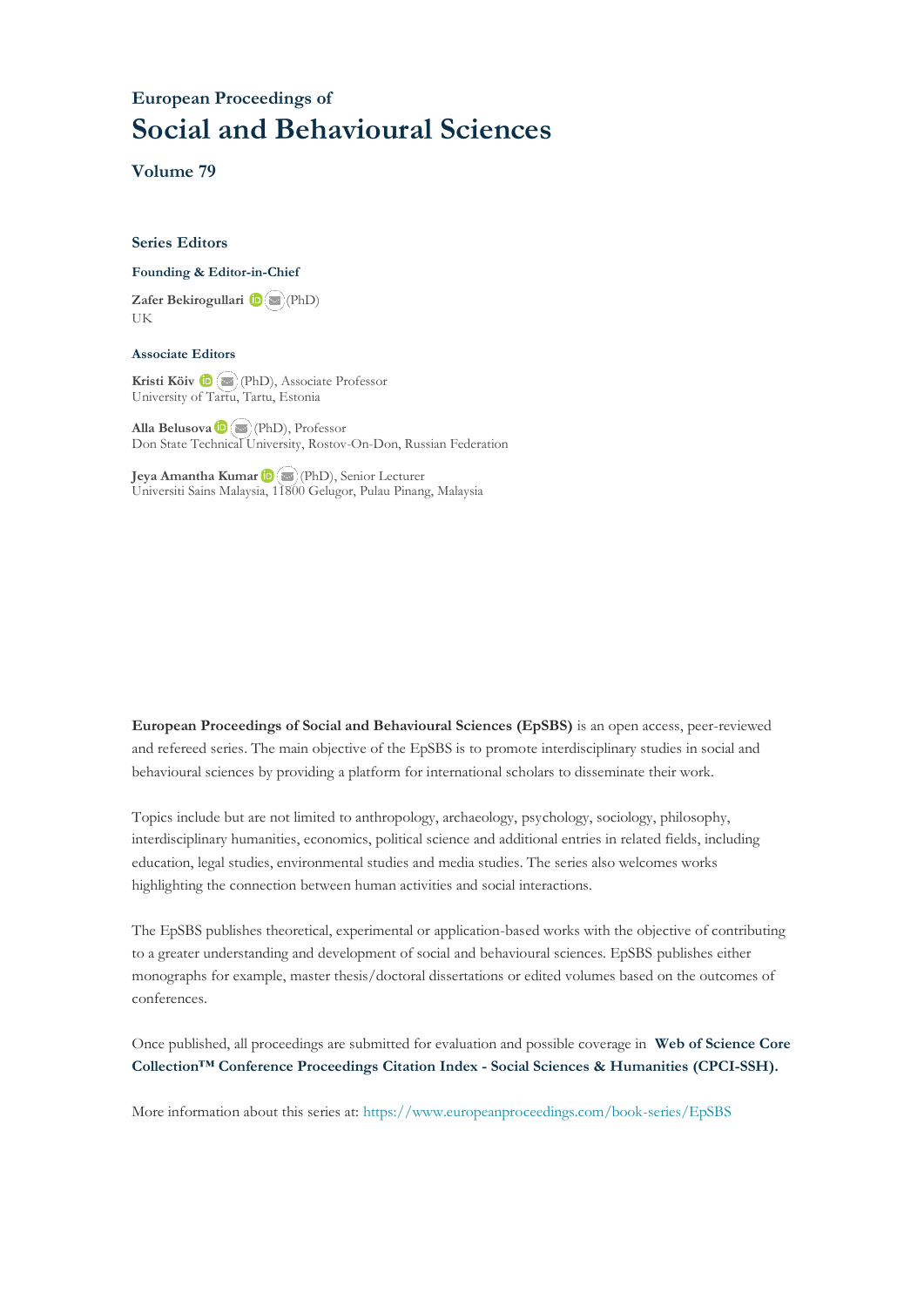# GLOBAL CHALLENGES AND PROSPECTS OF THE MODERN ECONOMIC DEVELOPMENT

Selected, peer-reviewed papers from the

The 2nd International Scientific Conference GCPMED 2019 - Global Challenges and Prospects of the Modern Economic Development, 07-08 November 2019, Samara State University of Economics, Russia

## Edited by:

S.I. Ashmarina **in**, V. V. Mantulenko **in** 

## Editor(s) Affiliation(s):

**S.I. Ashmarina,**  Samara State Uni[versit](mailto:asisamara@mail.ru)y of Economics, Russian Federation,

**V.V. Mantulenko, S**amara State University of Economics, Russian Federation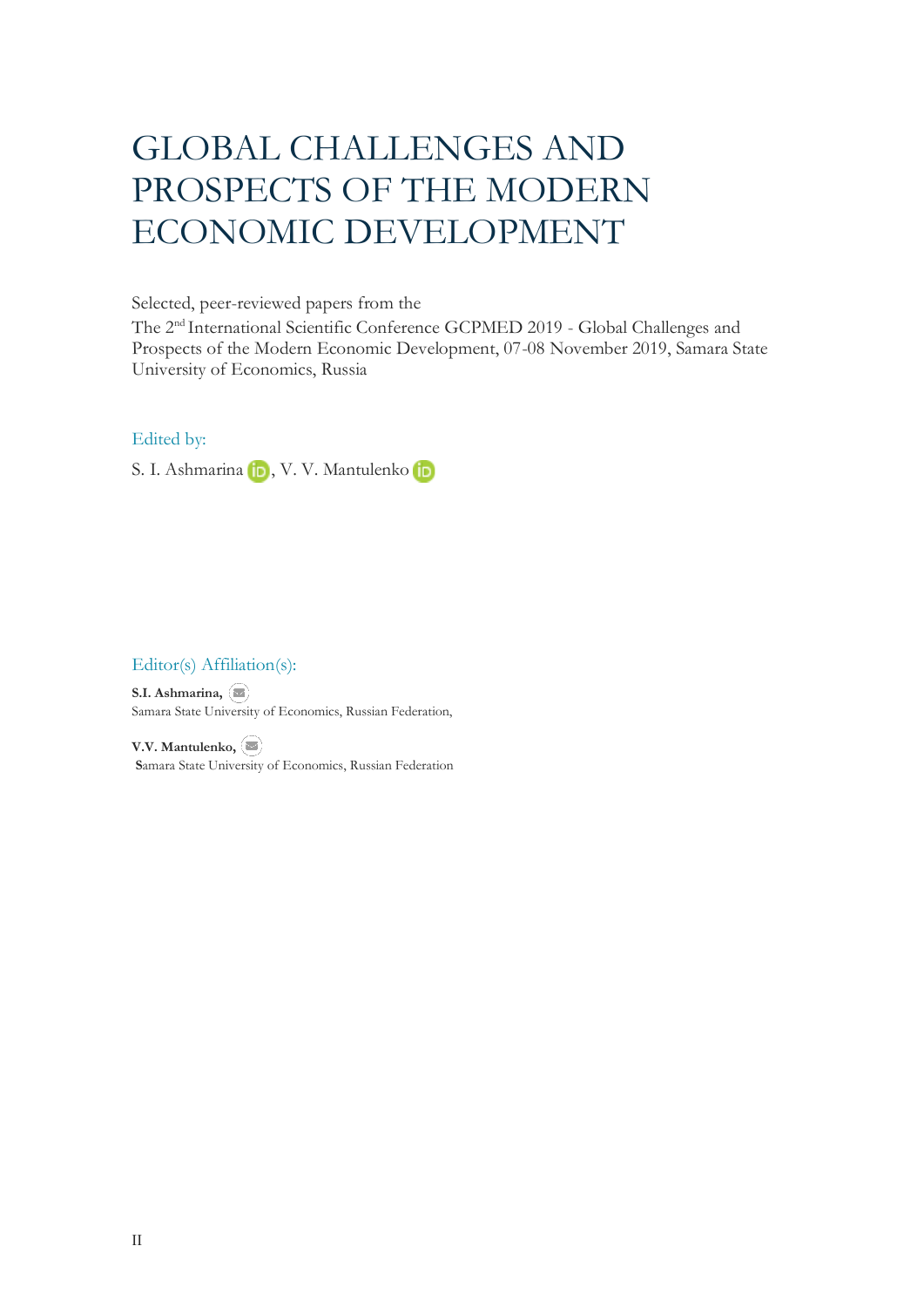

ISSN: 2357-1330 (online).

European Proceedings of Social and Behavioural Sciences

ISBN: 978-1-80296-078-5 (e-book)

GLOBAL CHALLENGES AND PROSPECTS OF THE MODERN ECONOMIC DEVELOPMENT

[https://doi.org/10.15405/epsbs\(2357-1330\).2020.3.1](https://doi.org/10.15405/epsbs(2357-1330).2018.4.2)

 $G \odot \odot$ © The Editor(s) and The Author(s) 2020. This is an open access book distributed under the Creative Commons CC License BY-NC-ND 4.0. Unported License, permitting all non-commercial use, distribution, and reproduction in  $\overline{ND}$ any medium, provided the original work is properly cited.

This book is published by the registered company European Publisher Ltd. which is registered under the ISO London Limited. The registered company address is: 293 Green Lanes, Palmers Green, London, United Kingdom, N13 4XS Reg. Number: 9219513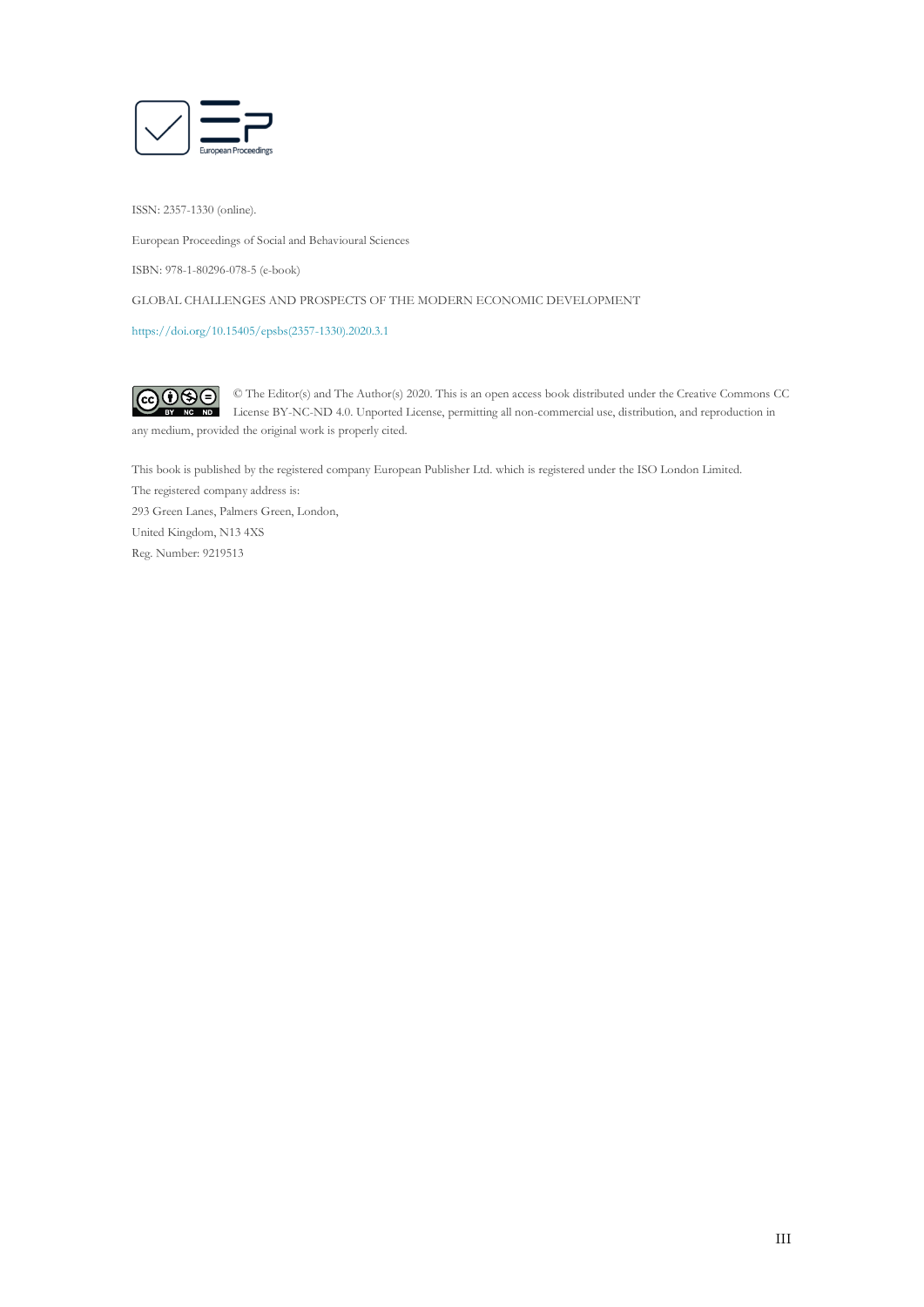# **Preface**

This volume covers the selected, peer reviewed papers from the 2nd International Scientific Conference GCPMED 2019 - Global Challenges and Prospects of the Modern Economic Development which was held on November 07-08, 2019, in Samara, Russia.

The objective of the conference was to bring together scientists and practitioners for sharing knowledge, experience and discussing issues related to sustainable socio-economic development. The importance of the conference was that conference participants from various countries, regions, organizations present their views of the development perspectives of our society. Representatives of various professional fields evaluate the ongoing changes, discuss challenges and prospects of modern economic development.

The II International Scientific Conference GCPMED 2019 was held in Samara, Russia on 07–08 November, 2019. Over 400 conference participants (researchers and practitioners) from different countries and regions of the Russian Federation took part in the discussion of the ongoing changes in the socio-economic development in terms of its political, economic, legal, cultural and educational aspects. The conference thematic sections were:

- Drivers of World Economy Development and Transformation: Lessons Learned, Trends and New Solutions;
- **Exercise 1** Financial Technologies as Key Factor of Modern Business Success;
- New Management Models in the Dynamically Changing Society;
- **Legal System in the Digitalization Era;**
- Digital Transformation of Public Administration: World Experience; Russian practice;
- **Corporate Social Responsibility as Key Competence of Business Development;**
- **•** Digital Economy and New Social Challenges: Opportunities, Restrictions and Growth Points;
- **The Newest Approaches to Study the Life Quality Improvement: Inclusion Problems and Solutions;**
- Corporate Finance;
- Corporate Governance in Digital Modernization Conditions.

The conference work consisted of the plenary session with keynote speeches and the thematic section reports, presentations, round tables discussions. The review process for the papers was stringent. The software program used for peer review and plagiarism: antiplagiat.ru. Each submission was subjected to a double-blind review process by two reviewers. The number of submissions received 308 and sent to review was 254 and the number of submissions accepted was 225 indicating an acceptance rate of 73,05%. A total of 30 reviewers were involved in the review process. Once the papers were reviewed by a Russian and an external expert, the final decision was taken by the proceedings editors. The ratio for using external reviewers was 50/50. The more detailed information about the program/agende was available at http://si.sseu.ru/content/ii-internationalscientific-conference-global-challenges-and-prospects-modern-economic.

The Organizing Committee would like to express its gratitude to all contributors, speakers, participants, experts, reviewers for the successful collaboration.

15 November, 2019

S.I. Ashmarina, Dr Prof,

Samara State University of Economics, Samara, Russia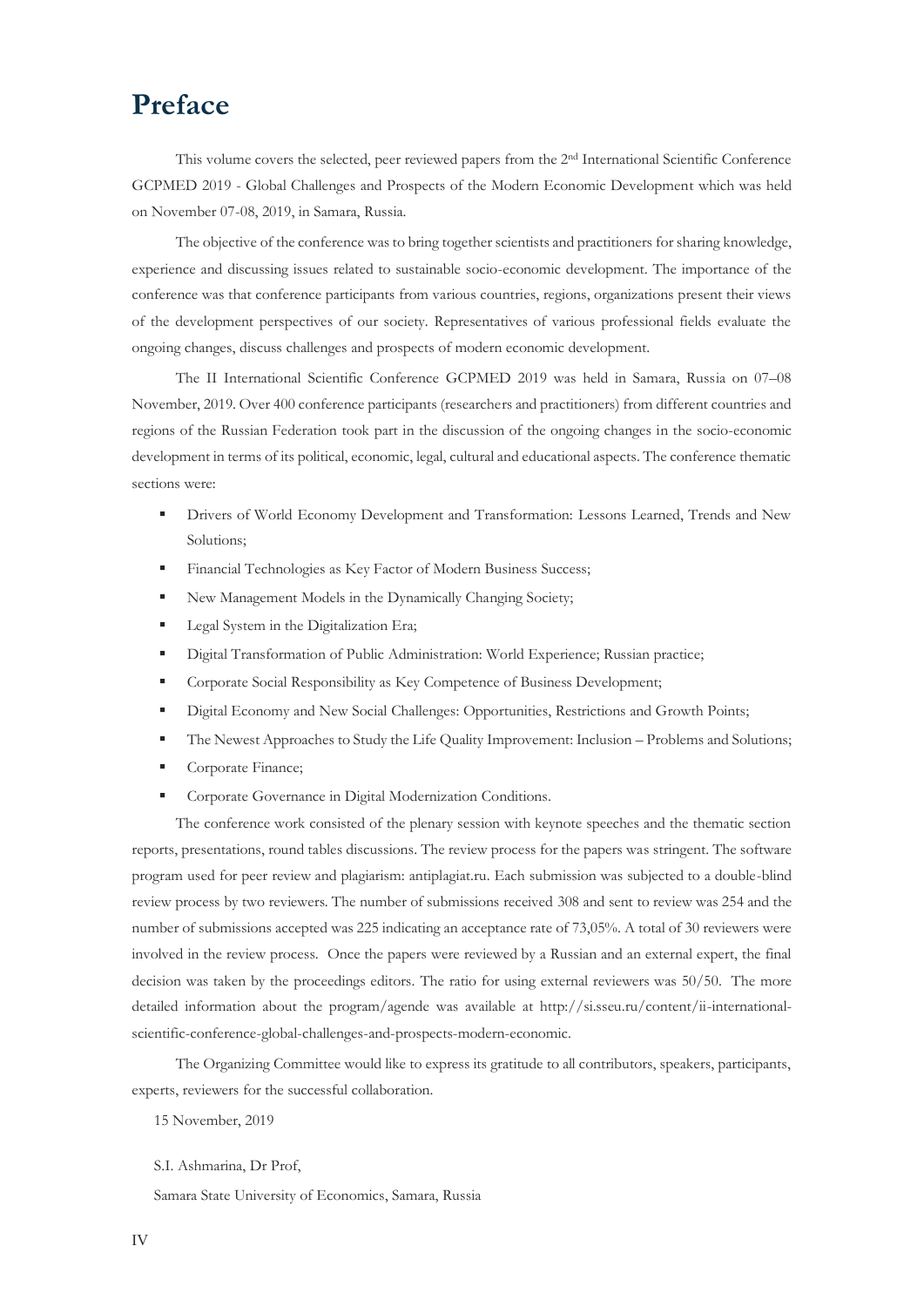## **Chairs**

Chair, S.I. Ashmarina, Dr Prof,

*Samara State Uiversity of Economics, Samara, Russia*

## **International Scientific/Editorial Committee Members**

- A.V. Pavlova Samara State University of Economics, Russia
- I.Yu. Belyaeva Financial University under the Government of the Russian Federation, Russia
- A.A. Bikbulatova Russian State Social University, Russia
- T.V. Kramin Research Institute for Socio-Economic Development of Kazan Innovation University, Russia
- O.V. Danilova Financial University under the Government of the Russian Federation, Russia
- O.V. Loseva Financial University under the Government of the Russian Federation, Russia
- M.M. Pukhova Financial University under the Government of the Russian Federation, Russia
- V.A. Piskunov Samara State University of Economics, Russia
- N.V. Polyanskova Samara State University of Economics, Russia
- N.F. Tagirova Samara State University of Economics, Russia
- A.A. Chudaeva Samara State University of Economics, Russia
- A.P. Zhabin Samara State University of Economics, Russia
- A.V. Streltsov Samara State University of Economics, Russia
- K.N. Ermolaev, Samara State University of Economics, Russia
- M.V. Simonova Samara State University of Economics, Russia
- E.V. Volkodavova
- **B.** Mollow University College Cork, Cork, Ireland
- A. Mesquita Politechnic Institute of Porto, Porto, Portugal
- M. Vochozka Institute of Technology and Business in České Budějovice, Czech Republic
- R. Vanickova Institute of Technology and Business in České Budějovice, Czech Republic
- A. Maruashvili New Higher Education Institute, Georgia
- O. Kogut Al-Farabi Kazakh National University, Almaty, Kazakhstan
- Chen Jinzhong (John) International Office, Office for Hongkong Macao & Taiwan Affairs, International Education Center, Shaoxing University, China
- Engi Jin Shaoxing County Technology Transfer Center, Shaoxing University, China
- V.V. Klimuk Scientific and International Activities of Baranavichi State University, Belarus
- G.Ya. Zhitkevich Baranovichi State University, Belarus
- Lu Wang School of Information Management and Engineering, Zhejiang University of Finance and Economics, Hangzhou, Zhejiang
- Chong Wu School of Economics and Management, Harbin Institute of Technology, Harbin, China
- Jiaming Liu School of Economics and Management, Beijing University of Chemical Technology, Beijing, China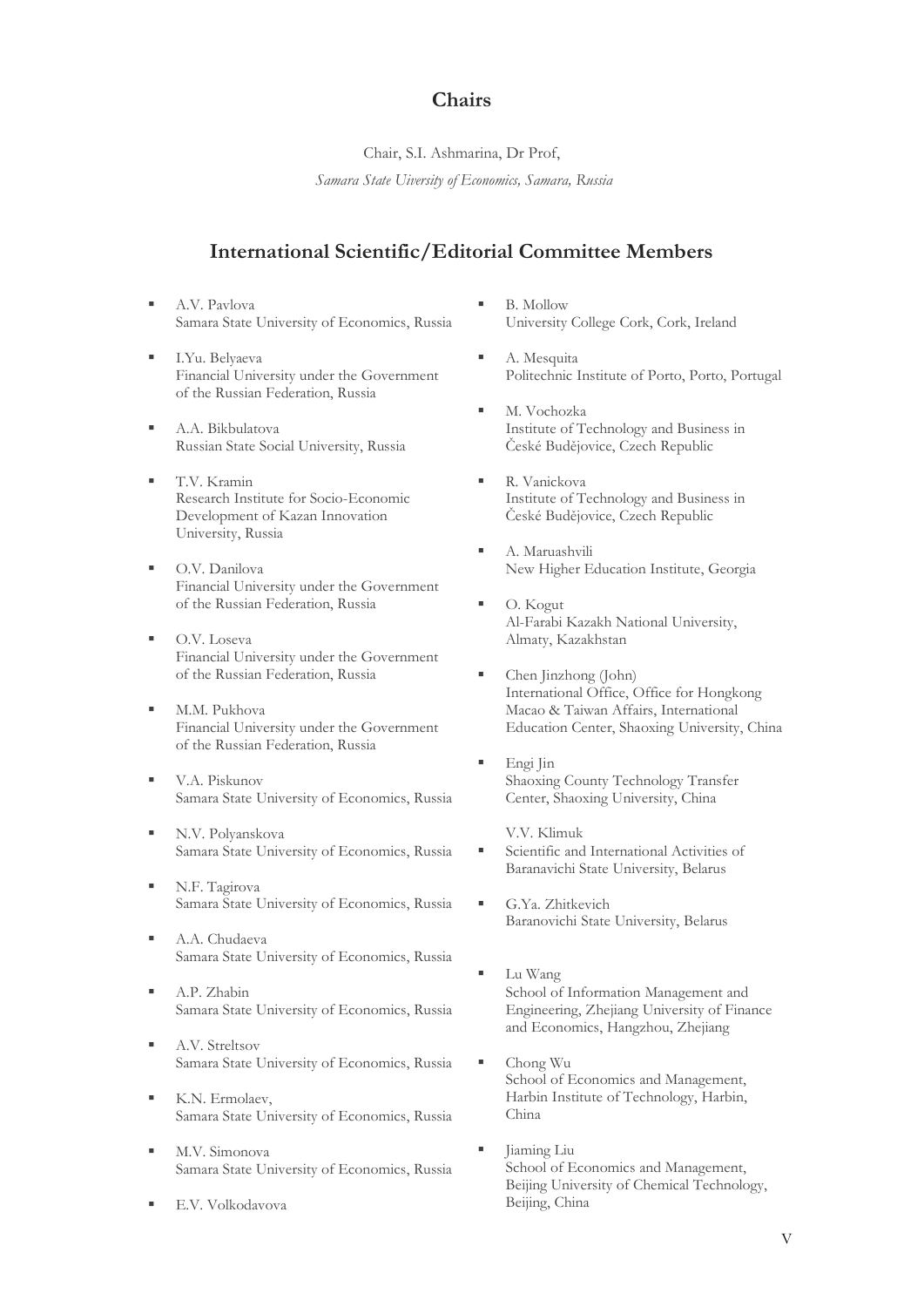Samara State University of Economics, Russia

- E.V. Pogorelova Samara State University of Economics, Russia
- O.V. Bakanach Samara State University of Economics, Russia
- I. Kmetsova Institute of Technology and Business, Czech Budejovice, Czech Republic

## **Organizing Committee Members**

- S.I. Ashmarina Samara State University of Economics, Russia
- V.V. Mantulenko Samara State University of Economics, Russia
- M.A. Eskindarov Financial University under the Government of the Russian Federation, Russia
- Pengfei Sheng School of Economics, Henan University
- M.K. Tolymgozhinova, Shakarim State University Semey, Kazakhstan

- V.V. Maslennikov Financial University under the Government of the Russian Federation, Russia
- A.A. Soldatov Russian State Social University, Russia
- A. V. Timiryasova Kazan Innovation University, Russia

## **Keynote Speakers**

**Investments in Healthcare in Russia as Revolutionary Transformation Factor in the Industry** Т.А. Shcherbina,

Financial University under the Government of the Russian Federation, Russia

## **Model of Economic Security Policy Effectiveness in the Transition to Digital Economy**

N.U. Blinichkina Tajik State University of Law, Business and Politics, Tajikistan

## **Modern Forms of Fishery Enterprise Management: Ecological Aspect**

N.N. Yarkina Kerch State Marine Technological University, Russia

## **Increasing Innovation, Technology and Digital Potential of Industrial Enterprises**

A.V. Zastupov Samara State University of Economics, Russia

## **Digitization as a Tool for the Logistics Framework Development**

R.V. Fedorenko Samara State University of Economics, Russia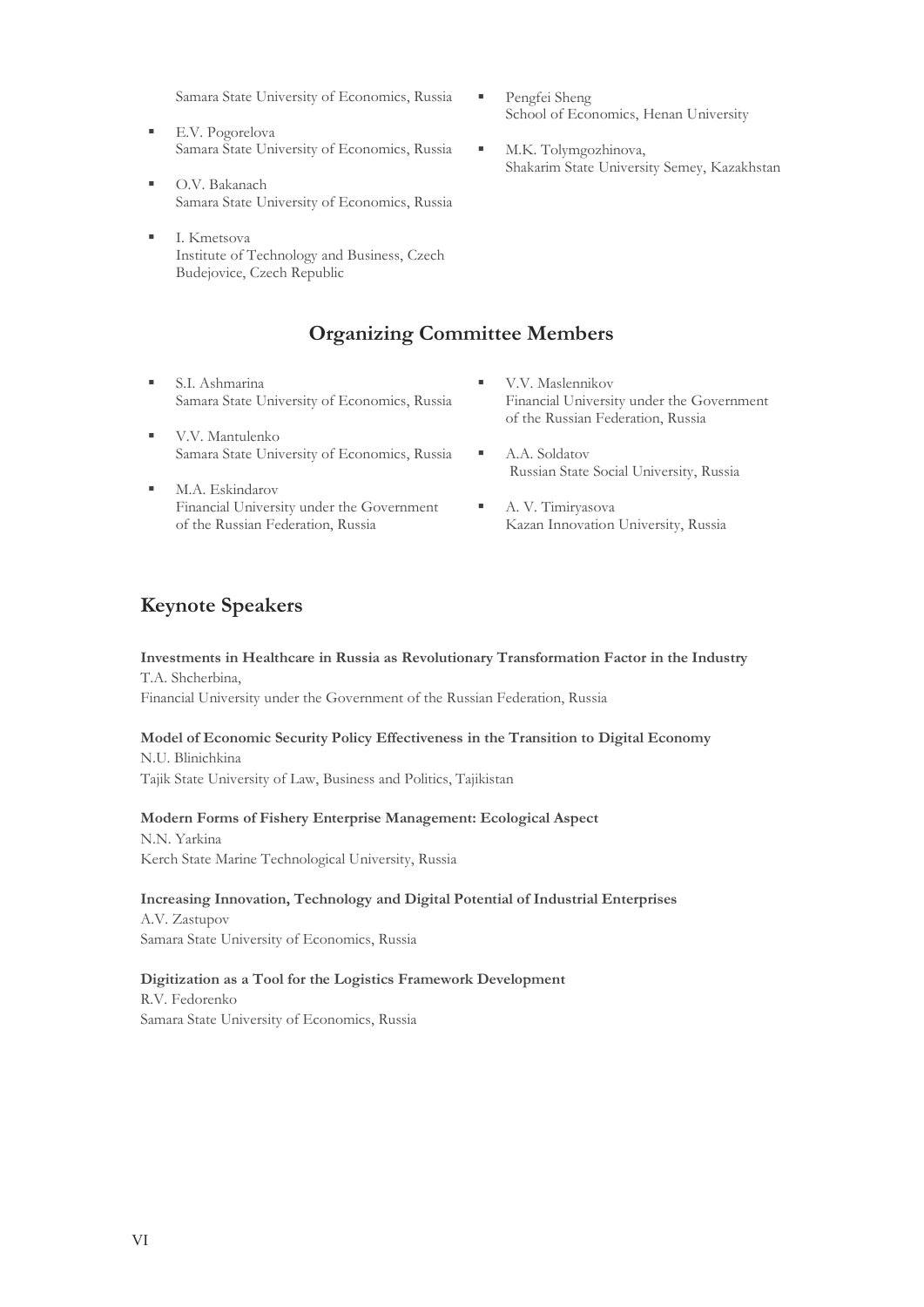## **Plenary Speakers**

## **Welcome Speech**

S.I. Ashmarina, Dr Prof, Rector of Samara State University of Economics, Samara, Russia

## **Current Limitations of Digital Economy Development in Different Countries**

A. Mesquita, Dr, Prof, Politechnic Institute of Porto, Porto, Portugal

## **The Importance of Corporate Social Responsibility for Modern Business** A. Bikbulatova Russian State Social University, Moscow, Russia

## **Workshop Leaders**

## **Drivers of world economy' development: lessons, trends and new solutions.** N.V. Polyanskova

Samara State University of Economics, Russia

## **Financial technologies as a key factor of modern success, financial security.** O.V. Loseva

Financial University under the Government of the Russian Federation, Russia

## **New managerial models in dynamically changing society.**

A.P. Zhabin Samara State University of Economics, Russia

## **Legal aspects of digitalization of economy and university education.**

N.F. Tagirova Samara State University of Economics, Russia

## **Digital transformation of state management: world experience, Russian practise.**

E.V. Pogorelova Samara State University of Economics, Russia

## **Corporate social responsibility as a key competence of business development.**

E.V. Volkodavova Samara State University of Economics, Russia

## **Digital economy and new social challenges: possibilities, limitations, growth points.** O.V. Bakanach Samara State University of Economics, Russia

## **Approaches to studying the improvement of the population quality of life.**

M.A. Fedotova Financial University under the Government of the Russian Federation, Russia

## **Corporate finance**

I.Yu. Belyaeva Financial University under the Government of the Russian Federation, Russia

## **Corporate management in conditions of digital modernization.**

O.V. Danilova Financial University under the Government of the Russian Federation, Russia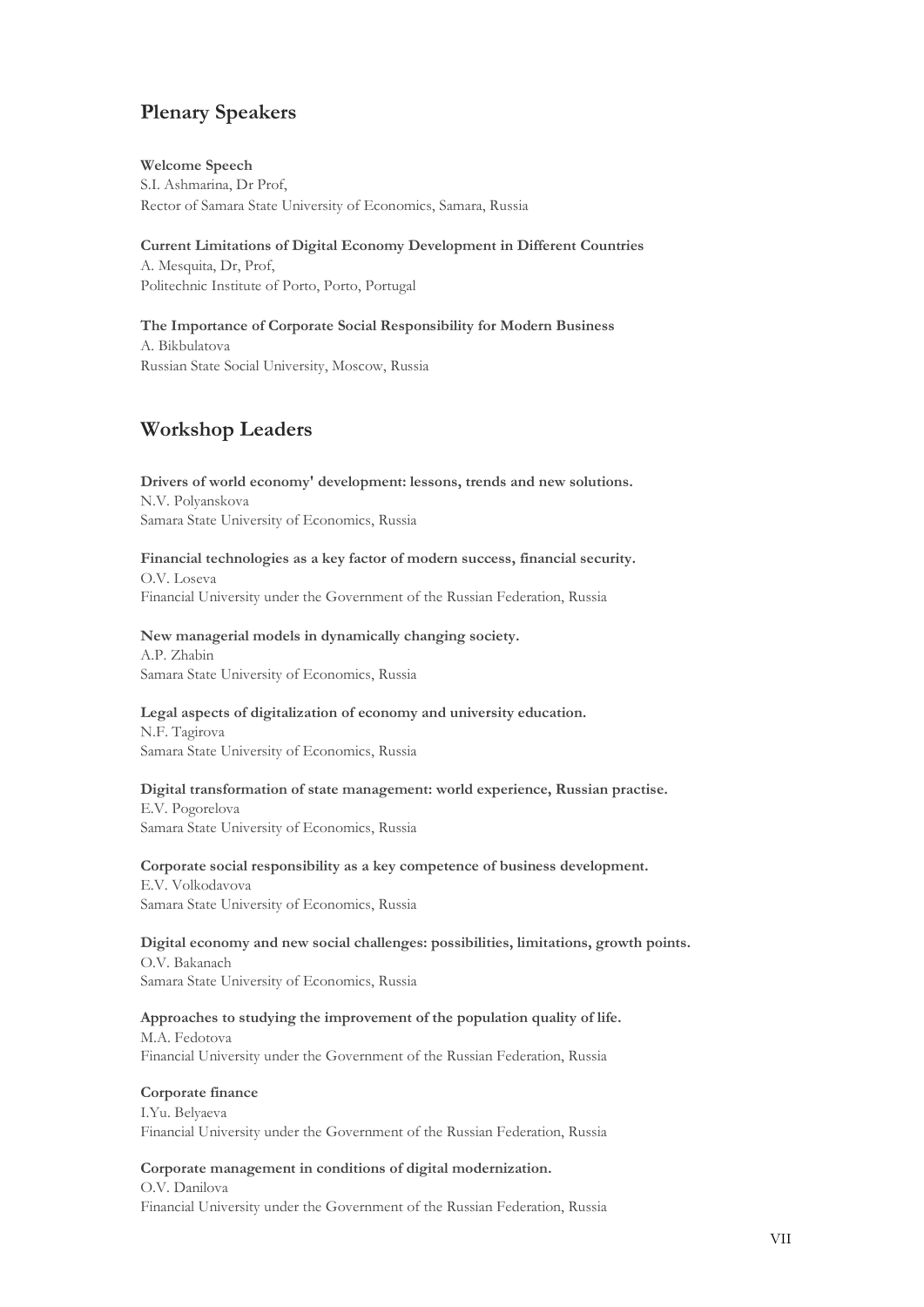# **Table of Contents**

## **No: 1**

Title: Evaluating Effectiveness Of Project-Oriented Model In Management Learning *Pages: 1-8* Author(s): T. F. Palei, P. A. Afonin, Z. N. Sirazieva

## **No: 2**

Title: The Main Problems Of Today's Generations As Consequence Of Urban Modernization *Pages: 9-14* Author(s): L. G. Lebedeva, V. B. Zvonovsky

## **No: 3**

Title: Some Environmental And Economic Problems Of Large River Pools *Pages: 15-21* Author(s): G. S. Rozenberg, N. V. Lazareva, G. R. Khasaev

## **No: 4**

Title: The Quality Of Life As Seen By Russian Students *Pages: 22-29* Author(s): I. V. Nikulina, A. M. Sanko

## **No: 5**

Title: With Regard To The Question Of Ensuring The Bank's Economic Security *Pages: 30-39* Author(s): V. A. Piskunov, V. A. Manyaeva, I. V. Frolova, T. M. Tarasova

## **No: 6**

Title: Multimoora Analysis Of Regional Economic Security And Its Connection With Environmental Innovations *Pages: 40-47* Author(s): V. V. Karginova-Gubinova, A. P. Shcherbak, S. V. Tishkov

## **No: 7**

Title: Analysis Of Changes In The Russian Economy *Pages: 48-55* Author(s): V. V. Smirnov, D. G. Osipov, V.A. Arkhipova

## **No: 8**

Title: Digitization As A Tool For The Logistics Framework Development *Pages: 56-63* Author(s): O. D. Pokrovskaya, R.V. Fedorenko

## **No: 9**

Title: Social Responsibility In The Branch Of Personnel Support Of Innovative Economy *Pages: 64-71* Author(s): M. A. Izmailova, M. Y. Veselovsky, O. A. Shalnova

## **No: 10**

Title: Digital Economy: Terminology And Efficiency *Pages: 72-78* Author(s): E. N. Sheremetyeva, E. P. Barinova, L. V. Zolotova

## **No: 11**

Title: The Cyclical Fluctuation Transfer Mechanism By Means Of Production Factor Measurement Pages: 79-85 Author(s): M. E. Konovalova, A. M. Мikhailov, N. A. Petrov

## **No: 12**

Title: Sport Activity Of Russian Population As A Factor Of Socio-Economic Development *Pages: 86-92* Author(s): T. V. Kramin, M. R. Miftahov, W. Andreff

## **No: 13**

Title: Analysis Of Changes In Russia's Balance Of Payments *Pages: 93-100* Author(s): V. V. Smirnov, D. G. Osipov, V. L. Gurdzhiyan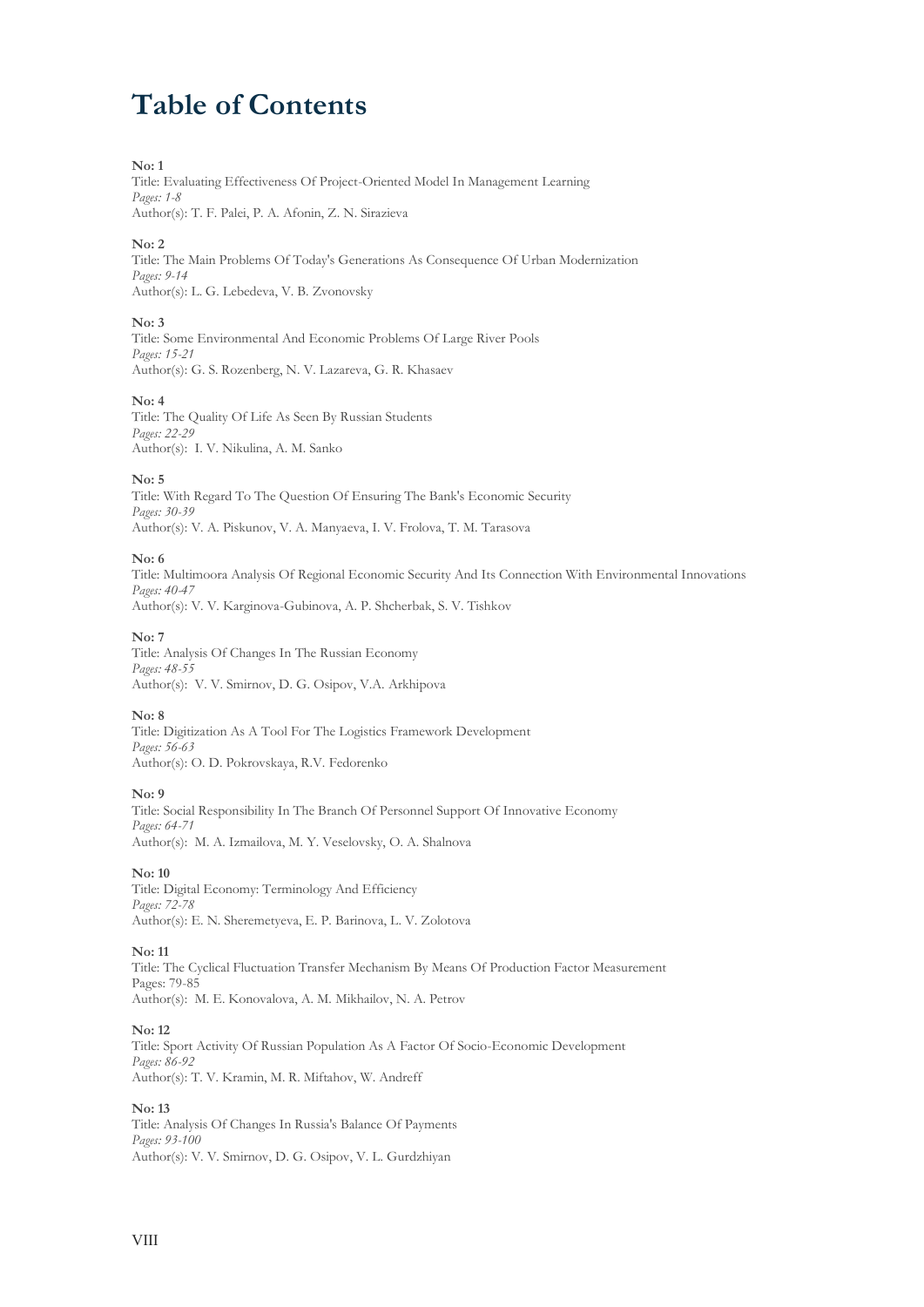**No: 14** Title: Modern Forms Of Fishery Enterprise Management: Ecological Aspect *Pages: 101-105* Author(s): N. N. Yarkina

## **No: 15**

Title: Development Drivers Of The Russian Economy And State Policy *Pages: 106-112* Author(s): N. N. Belanova, A. D. Kornilova, E. K. Chirkunova, A. V. Mantulenko

## **No: 16**

Title: Increasing Innovation, Technology And Digital Potential Of Industrial Enterprises *Pages: 113-121* Author(s): A. V. Zastupov

## **No: 17**

Title: Tax Regulation Using A Single Agricultural Tax *Pages: 122-132* Author(s): N. N. Tyupakova, E. A. Ermakova, O. F. Bocharova, O. V. Gureeva

#### **No: 18**

Title: Intensity Of Morbidity And Mortality Processes In Russia *Pages: 133-139* Author(s): O. F. Chistik, O. V. Bakanach, Y. A. Tokarev

## **No: 19**

Title: Lean Production Implementation Mechanism *Pages: 140-144* Author(s): I. V. Burenina, A. A. Battalova, A. M. Battalov

## **No: 20**

Title: Interregional Investment Cooperation As A Factor Of Regional Development *Pages: 145-150* Author(s): K. K. Pozdnyakov, G. A. Reshina

#### **No: 21**

Title: Development Of Financing Mechanism Of Housing And Public Utilities In Russia *Pages: 151-157* Author(s): T. M. Kovaleva, I. A. Boyko, E. V. Popova

## **No: 22**

Title: Sports Games As Effective Means Of Human Adaptation To Modern Living Conditions *Pages: 158-162* Author(s): Yu. V. Shikhovtsov, I. V. Nikolaeva, Yu. Yu. Kareva, P. P. Nikolaev

#### **No: 23**

Title: Human Resources Reproduction Management – Factor Of Life Quality Improvement Of Regional Population *Pages: 163-170* Author(s): V. P. Smolkin, A. M. Izmaylov, I. A. Naugolnova

## **No: 24**

Title: Digital Technologies As An Accelerant Of Innovative Economic Growth And Civilized Development *Pages: 171-179* Author(s): M. Y. Veselovsky, M. A. Izmailova, A. A. Stepanov

#### **No: 25**

Title: Formation Of Comprehensive Indicators System To Assess The Potential For Sustainable Development *Pages: 180-184* Author(s): I. V. Burenina, A. A. Battalova, L. S. Tulebaeva

#### **No: 26**

Title: Developing Of Bicycle Cafes On The Analysis Of Trends In Healthy Lifestyle *Pages: 185-192* Author(s): O. V. Astafeva, A. D. Nizeev, I. A. Osipova

## **No: 27**

Title: Enterprises Tax Burden Analysis From The Russian And European Experience Perspective *Pages: 193-199* Author(s): G. F. Tselniker, T. E. Tatarovskaya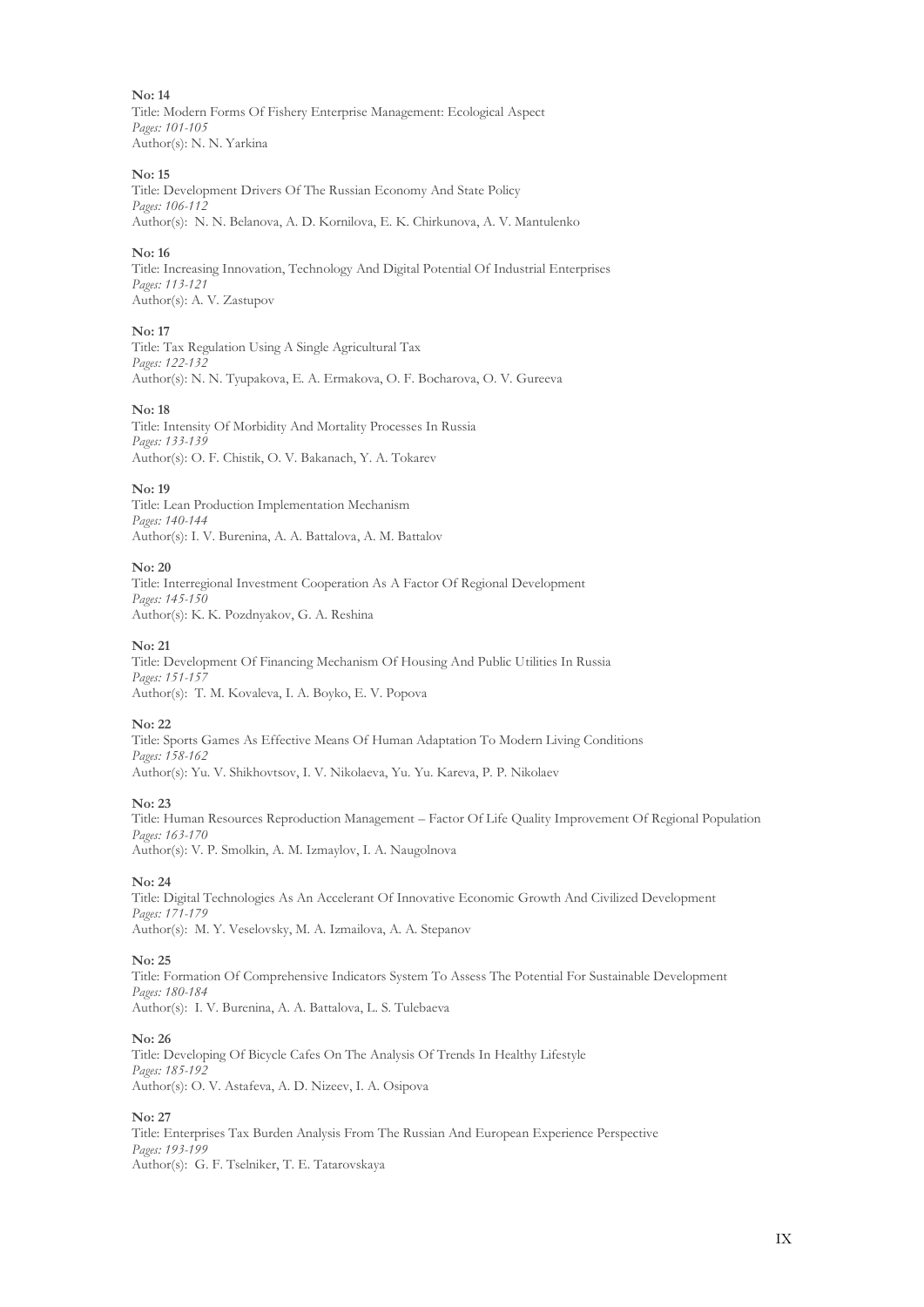Title: Business Activity Analysis And Financial Stability In The Enterprise Economic Security *Pages: 200-205* Author(s): E. S. Morozova, T. E. Tatarovskaya

#### **No: 29**

Title: Formation And Analysis Of The Enterprise Economic Security Balanced Scorecard Pages: 206-212 Author(s): E. S. Morozova, Yu. A. Tatarovsky

#### **No: 30**

Title: Information Transparency And Its Role In Corporate Management *Pages: 213-219* Author(s): O. Y. Kuzmina, M. E. Konovalova, I. N. Pervoy

#### **No: 31**

Title: Human Capital In The Innovative Economy Of The Company *Pages: 220-226* Author(s): G. P. Gagarinskaia, Е. V. Volkodavova, T. N. Obuschenko, A. V. Gagarinskii

#### **No: 32**

Title: Content And Language Integrated Case-Analyses On Improving The Quality Of Life *Pages: 227-234* Author(s): G. A. Dubinina, I. K. Stepanyan

#### **No: 33**

Title: Evaluation Of Quality Of Provided Sports And Health Services In Russia *Pages: 235-240* Author(s): A. О. Aleksina, A. Yu. Aleksin, L. А. Ivanova

## **No: 34**

Title: Key Stages Of Risk Managementin Business Processes Of Gas Companies *Pages: 241-245* Author(s): I. V. Burenina, G. T. Sirgalina, D. V. Kotov

#### **No: 35**

Title: Standards For Forming Non-Financial Reporting: Practice Of Application In Russia *Pages: 246-252* Author(s): N. Arkhipova, D. Gafurova, O. Potasheva

## **No: 36**

Title: Demographic Situation In The Volga Economic Region *Pages: 253-258* Author(s): E. Y. Nuykina, M. V. Kurganova, L. I. Ufimtseva

#### **No: 37**

Title: The Tax System As A Regulator Of The Market Economy *Pages: 259-264* Author(s): A. A. Prosvetova, E. E. Dozhdeva, M. V. Kashirina

## **No: 38**

Title: Depreciation Policy Impact On Cost Effectiveness Indicators Of The Oil-Field Development *Pages: 265-272* Author(s): I. A. Solovjeva, M. A. Khalikova, L. A. Avdeeva

#### **No: 39**

Title: Organizational And Technological Problems Of Material Base Modernization Of Russian Engineering *Pages: 273-278* Author(s): B. Ya. Tatarskih, A. B. Vishnyakova, E. S. Popova

#### **No: 40**

Title: Role Of Social Networks By Creating And Promoting Virtual Excursion Products *Pages: 279-285* Author(s): N. A. Ustina, E. V. Loginova, N. V. Ivanova

## **No: 41**

Title: Investments In Healthcare In Russia As Revolutionary Transformation Factor In The Industry *Pages: 286-290* Author(s): T. A. Shcherbina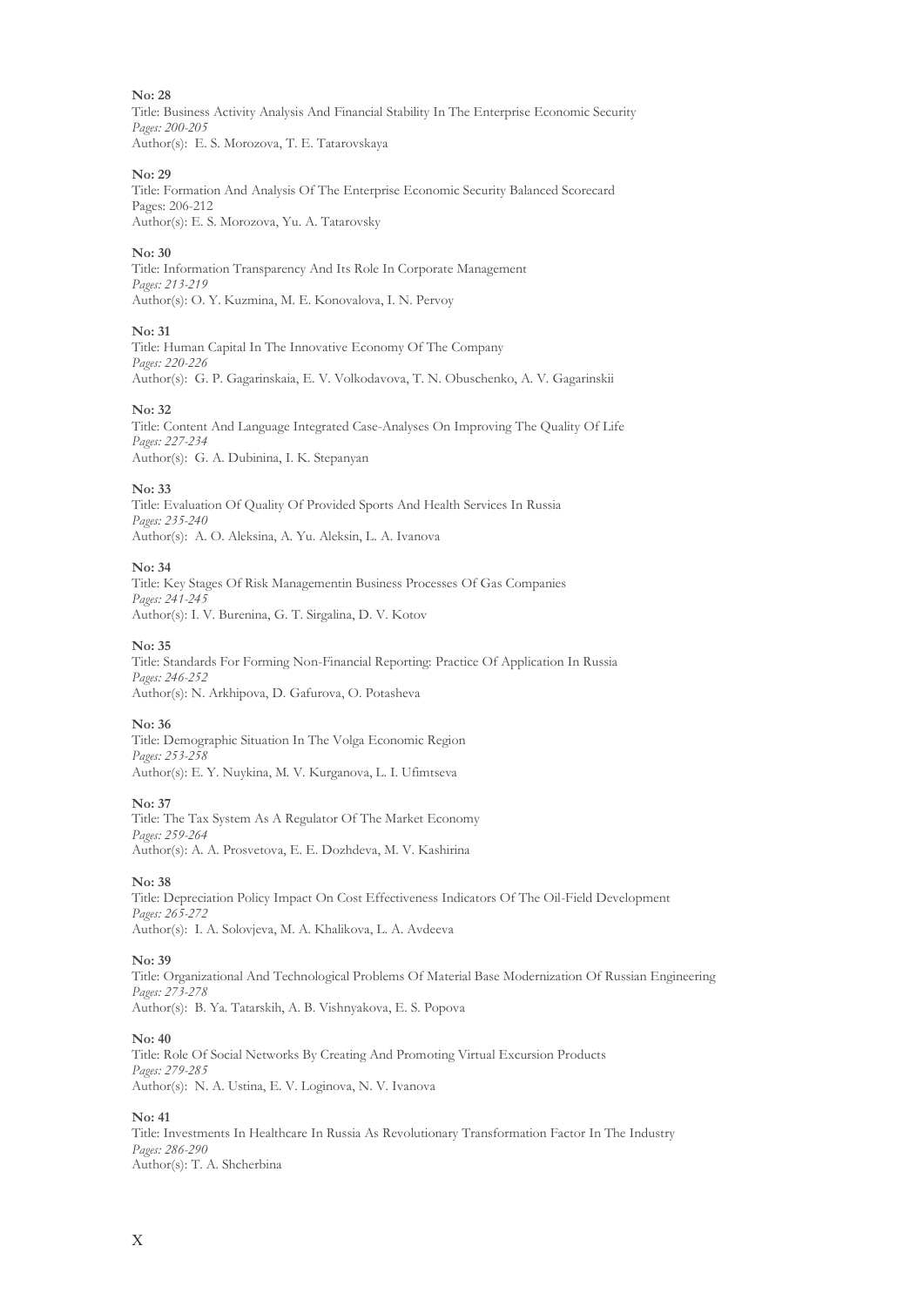Title: Features Of Carrying Out Ipo Of The Company In Russia *Pages: 291-296* Author(s): O. Yu. Ermolovskaya, T. A. Shcherbina

## **No: 43**

Title: Using Block-Chain Technologies In The Field Of Financing Ecological Events *Pages: 297-301* Author(s): V. V. Grigoryev

## **No: 44**

Title: Model Of Economic Security Policy Effectiveness In The Transition To Digital Economy *Pages: 302-308* Author(s): N. U. Blinichkina

## **No: 45**

Title: Analysis Of The Development Of Collaborative Consumption In A Post-Industrial Economy *Pages: 309-315* Author(s): V. A. Perepelkin

## **No: 46**

Title: Management System Optimization Of The Volga Region Enterprises In The Digital Economy *Pages: 316-322* Author(s): I. S. Golovanova, Yu. D. Ermakova, L. V. Kapustina

## **No: 47**

Title: Psychophysiological Analysis Of Professional Activities Of Workers In Pre-Pension Age *Pages: 323-329* Author(s): N. P. Dedov, I. V. Kohova

## **No: 48**

Title: Sourcing Based Methods Of Warehouse Services Development In The Petrochemical Enterprises Procurement *Pages: 330-338* Author(s): L. Sosunova, D. Chernova, N. Ivanova, N. Satdinov

**No: 49**

Title: Tax Surveillance Development Under The Conditions Of Economics Digitizing *Pages: 339-344* Author(s): O. L. Mikhaleva, K. S. Pavlova, А. R. Salkina

## **No: 50**

Title: Integrated Environmental Accounting System Creation *Pages: 345-352* Author(s): O. N. Potasheva, T. E. Tatarovskaya, Yu. A. Tatarovsky

## **No: 51**

Title: Industry Concentration Modeling Of Small And Medium-Sized Enterprises In Russian Regions *Pages: 353-359* Author(s): I. S. Pinkovetskaia, I. N. Nikitina, T. V. Gromova

## **No: 52**

Title: Digital Notary As A Necessary Element Of Digital Economy: International Experience *Pages: 360-366* Author(s): О. S. Skachkova, T. V. Chugurova, E. Kh. Gubaydullina

## **No: 53**

Title: Business Ecosystem And Its Features In The Real Sector Of The Economy *Pages: 367-373* Author(s): G. I. Khotinskaya, E. V. Kornilova

## **No: 54**

Title: The Fdi Determinants In Russian Far East: A Panel Analysis *Pages: 374-379* Author(s): H. -S. Lee, S. Mishra

## **No: 55**

Title: Impact Of The Digital Financial Technology To The Financial Literacy Of Population *Pages: 380-388* Author(s): E. A. Rasumovskaya, D. Yu. Rasumovskyi, E. Yu. Ovsyannikova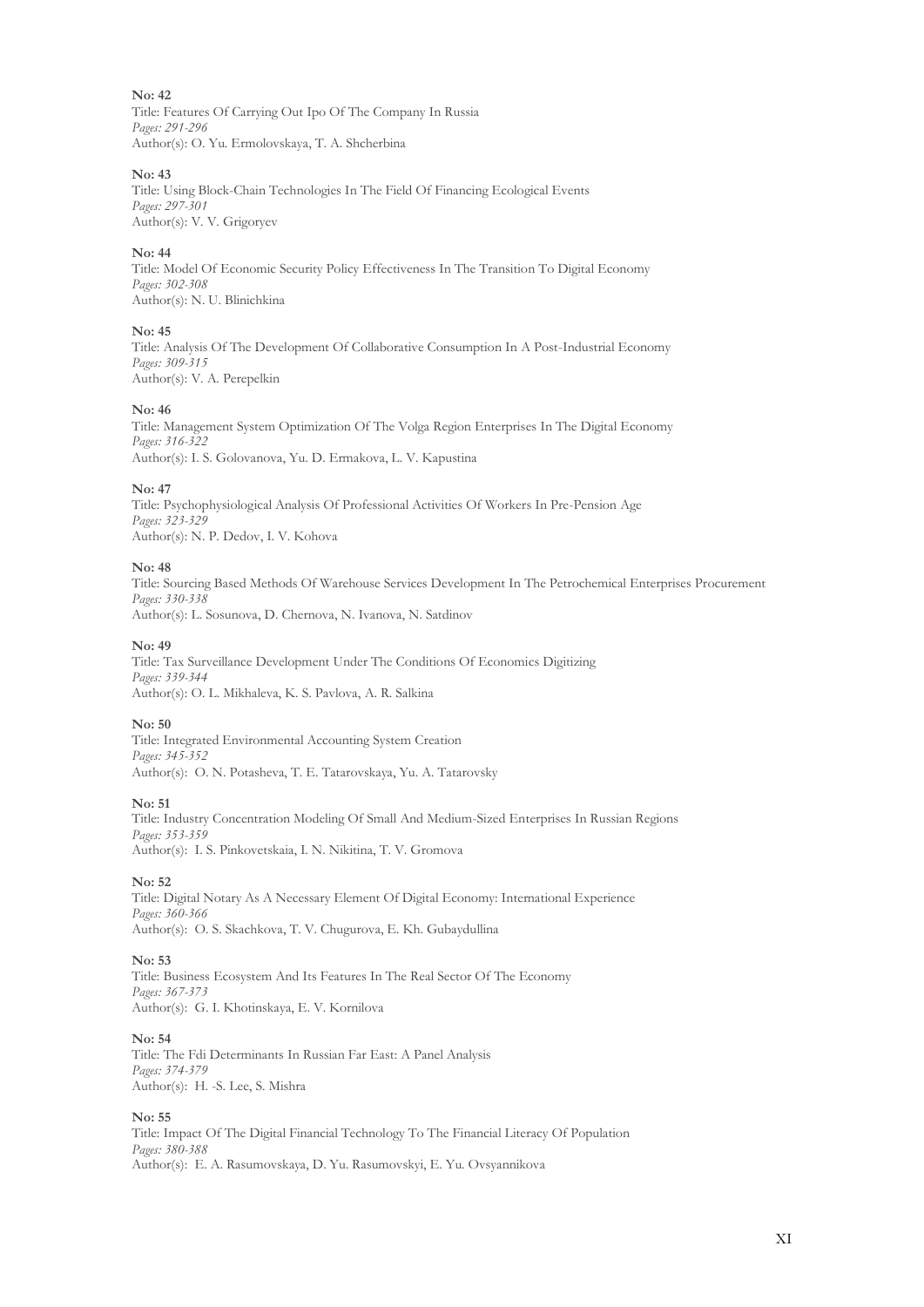Title: Legal Basis For The Use Of Blockchain Technology: Problems And Development Prospects *Pages: 389-394* Author(s): E. Kh. Gubaidullina, G. E. Ageeva, O. S. Skachkova

## **No: 57**

Title: The Features Of Digital Transformation Of Public Administration *Pages: 395-400* Author(s): O. V. Belyakova, E. A. Pertsevaya, E. V. Cherkasova

## **No: 58**

Title: The Interconnectedness Of Property Transformation And Development Of Corporate Relations *Pages: 401-409* Author(s): O. V. Danilova, I. Yu. Belayeva, E. V. Markina

## **No: 59**

Title: Integrated Management Partnership As A System For Managing The Innovative Business Development *Pages: 410-416* Author(s): S. N. Butorin

## **No: 60**

Title: Corporate And Cooperative Social Responsibility *Pages: 417-422* Author(s): О. А. Bezgina, О. S. Evchenko

## **No: 61**

Title: The Forming Of Non-Financial Reporting: Challenges And Opportunities *Pages: 423-429* Author(s): T. Korneeva, V. Kozhuhova, O. Potasheva

## **No: 62**

Title: The Formation Of The Digital Economy In Russian Regions *Pages: 430-436* Author(s): A. I. Gretchenko, A. A. Gretchenko

## **No: 63**

Title: Transformation In Supply Chain Management With Modern Companies *Pages: 437-444* Author(s): M. S. Baynova, A. V. Petrov, I. Shasha

## **No: 64**

Title: Corporate Management Of Labor Rationing In Conditions Of Digital Modernization *Pages: 445-451* Author(s): I. V. Bogatyreva, L. A. Ilyukhina, N. V. Kozhukhova

## **No: 65**

Title: Labor Productivity Increase On The Basis Of Time Resource Management: New Approaches *Pages: 452-458* Author(s): I. V. Bogatyreva, L. A. Ilyukhina, I. N. Makhmudova

## **No: 66**

Title: Carbon Pricing By The Impact Of Climate Change On The Us Economy *Pages: 459-463* Author(s): E. P. Makarov, A. B. Biriukova, M. A. Sharkov

## **No: 67**

Title: Issues Of Attributing Taxable Profits In The Field Of Electronic Commerce *Pages: 464-469* Author(s): E.V. Rybakova, M. A. Nazarov, V. S. Charikov

## **No: 68**

Title: Strategic Analysis Of Tools For Assessing The Financial Security Of A Company *Pages: 470-476* Author(s): V. Manyaeva, S. Sotskova

## **No: 69**

Title: Innovative Projects And Public-Private Partnership Programmes Financing *Pages: 477-483* Author(s): A. D. Kasatov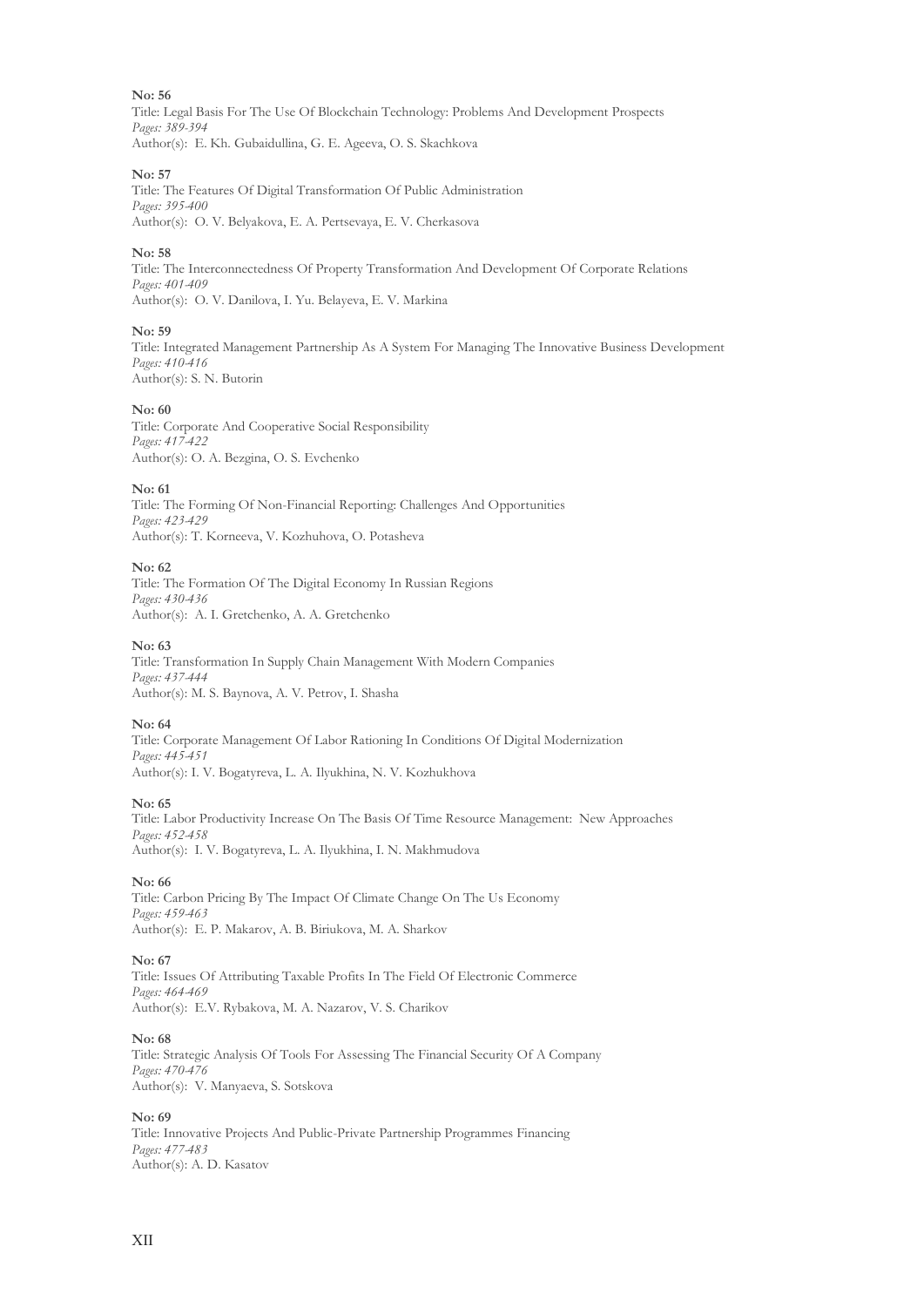Title: Typology Of Environmental Awareness In The Context Of Quality Of Life *Pages: 484-491* Author(s): I. V. Tsvetkova, T. N. Ivanova, Е. V. Zhelnina

## **No: 71**

Title: Commercial Creditas An Element Of Corporate Finance *Pages: 492-496* Author(s): S. V. Startseva

## **No: 72**

Title: From Smart Cities To Smart Nation: Scalability Potential *Pages: 497-503* Author(s): S. G. Kamolov, K. S. Teteryatnikov

## **No: 73**

Title: Assessment Of The Financial Condition Of Russian Dairy Enterprises *Pages: 504-511* Author(s): M. M. Kulumbegov

## **No: 74**

Title: Cyclicity In Russian Regional Economy Sectors: Models And Results *Pages: 512-518* Author(s): A. Korobetskaya, V. Semenychev, E. Semenychev

## **No: 75**

Title: Energy Efficiency As A Factor For Increasing Competitiveness Economies Of The Region *Pages: 519-525* Author(s): S. V. Tishkov\*, O. A. Naumova, A. P. Shcherbak

## **No: 76**

Title: Formation Of Students' Soft Skills In The Process Of Integration In Cdio *Pages: 526-533* Author(s): O. L. Сhulanova, E. S. Bogdan

## **No: 77**

Title: Features Of Investment Risk Assessment In Energy Companies Of Russia *Pages: 534-540* Author(s): O. Naumova, O. Aksinina

## **No: 78**

Title: Social Aspects Of Digitalization: Archive And Memory In The Digital Era *Pages: 541-547* Author(s): M. V. Cherkasova, E. I. Sumburova, Yu. A. Zherdeva

## **No: 79**

Title: Digitalization Of The Housing And Utilities As Strategic Planning Of Its Development *Pages: 548-554* Author(s): Yu. I. Efremova, O. V. Petryanina, Yu. V. Semochkina

## **No: 80**

Title: Approaches To Risk Assessment In Financing Borrowers Of The Digital Economy Sphere *Pages: 555-562* Author(s): A. Pomulev, O. Selugina

## **No: 81**

Title: Regional Differentiation Of Unemployment Rate In The Russian Federation: Econometric Analysis *Pages: 563-569* Author(s): S. Y. Shirnaeva, E. I. Sukhanova, E. G. Repina

## **No: 82**

Title: Formation Of A Single Eaeu Services Market: Prerequisites, Trends And Barriers Pages: 570-57 Author(s): K. N. Yelikbayev, I. V. Andronova, N. V. Dyuzheva

## **No: 83**

Title: Management Of Industrial Complexes Based On Dynamically Changing Multi-Level Criteria *Pages: 578-584* Author(s): A. P. Sizikov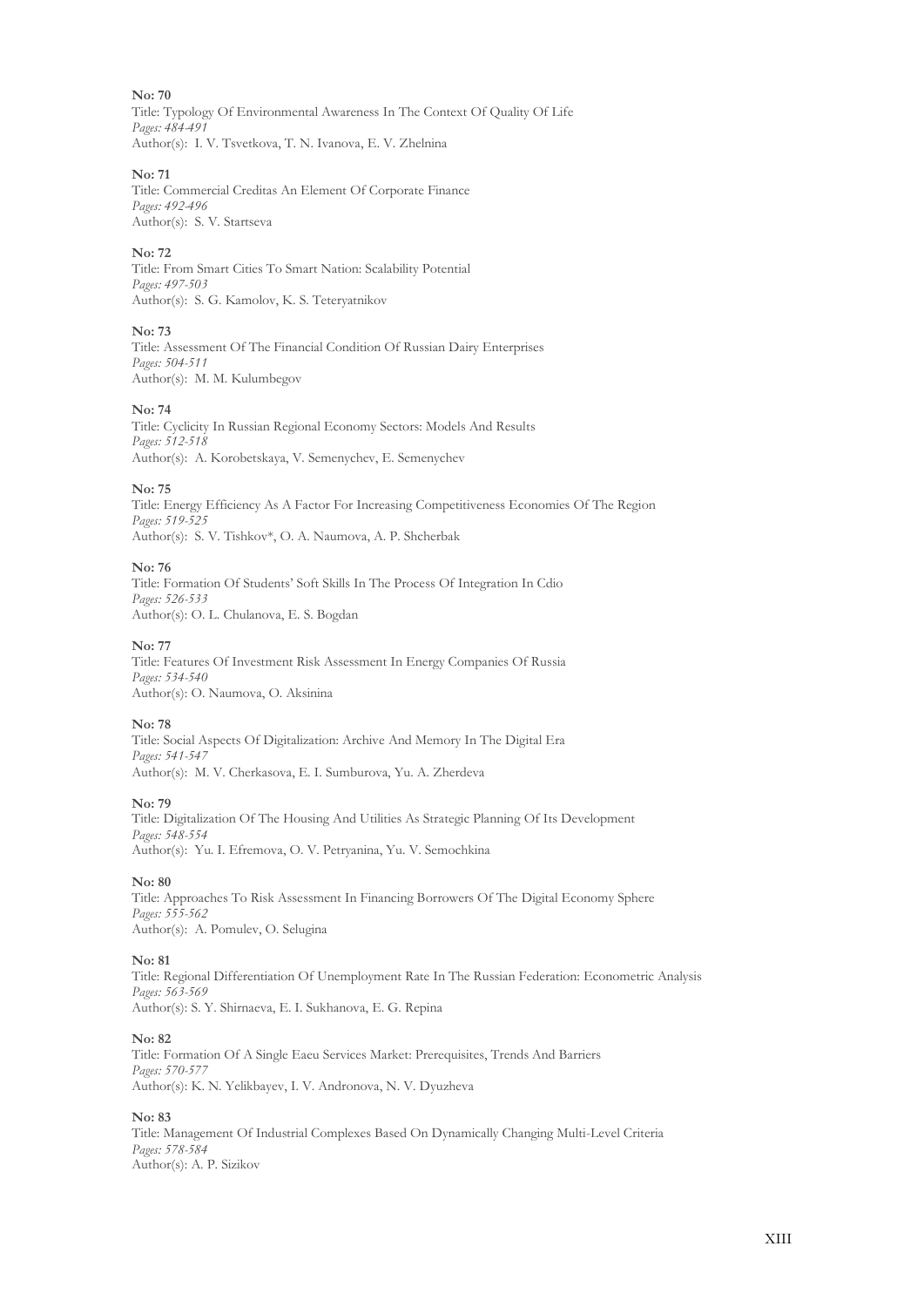Title: Systemic Management Of National Intellectual Capital: Analysis Of Foreign Experience *Pages: 585-591* Author(s): A. Chub, P. Makarov, S. Stukanova

## **No: 85**

Title: Onboarding New Employees Taking Into Account Gender Differences *Pages: 592-600* Author(s): A. B. Shtrikov, A. L. Busygina, D. B. Shtrikova

## **No: 86**

Title: Dependence Of Motivating Motives On The Quality And Standard Of Life *Pages: 601-605* Author(s): M. V. Greshnova, E. S. Smolina, A. V. Shepelev

## **No: 87**

Title: Innovative Development Of Enterprises In Russian Energy Sector To Increase Country's Competitiveness *Pages: 606-613* Author(s): N. M. Baranova, D. S. Loginova

## **No: 88**

Title: E-Justice In The Activities Of Courts In Russian Federation *Pages: 614-620* Author(s): A. V. Azarkhin, D. A. Karev, A. A. Petrogradskaya

## **No: 89**

Title: An Electronic Signature Within The Digital Economy *Pages: 621-625* Author(s): V. V. Zubov

## **No: 90**

Title: Research Of Motivational Possibilities Of Well Being Technology In A Digital Economy *Pages: 626-632* Author(s): O. L. Сhulanova, O. L. Ryngach

## **No: 91**

Title: Justification Of The Organizational Model Of Partnership In Oil Production *Pages: 633-639* Author(s): A. Solodovnikov, D. Musina, A. Makhneva

## **No: 92**

Title: Problems Of Optimization Of Sources Of Financing Of Small And Medium Businesses *Pages: 640-648* Author(s): Natalia I. Morozko, Nina I. Morozko, Valentina Yu. Didenko

## **No: 93**

Title: Intelligent Transport Systems In The Russian Federation: Features Of Organization And Management *Pages: 649-654* Author(s): E. A. Vetrova, E. E. Kabanova, M. S. Kozyrev

## **No: 94**

Title: Social Problems And Achievements Of The Digital Economy Development *Pages: 655-661* Author(s): A. V. Guryanova, A. V. Timofeev, V. A. Tikhonov

## **No: 95**

Title: Eco-Ethics As Axiological Foundation Of Human Existence In The Global World *Pages: 662-669* Author(s): A. V. Guryanova, A. V. Timofeev, A. E. Makhovikov

## **No: 96**

Title: Hedging Practice In Russia: Problems And Prospects Pages: 670-678 Author(s): E. E. Popova, O. N. Potasheva, Y. A. Tatarovsky

## **No: 97**

Title: Innovative Training Technologies As An Element Of Corporate Personnel Development *Pages: 679-687* Author(s): L. A. Ilyukhina, I. V. Bogatyreva (b), I. N. Makhmudova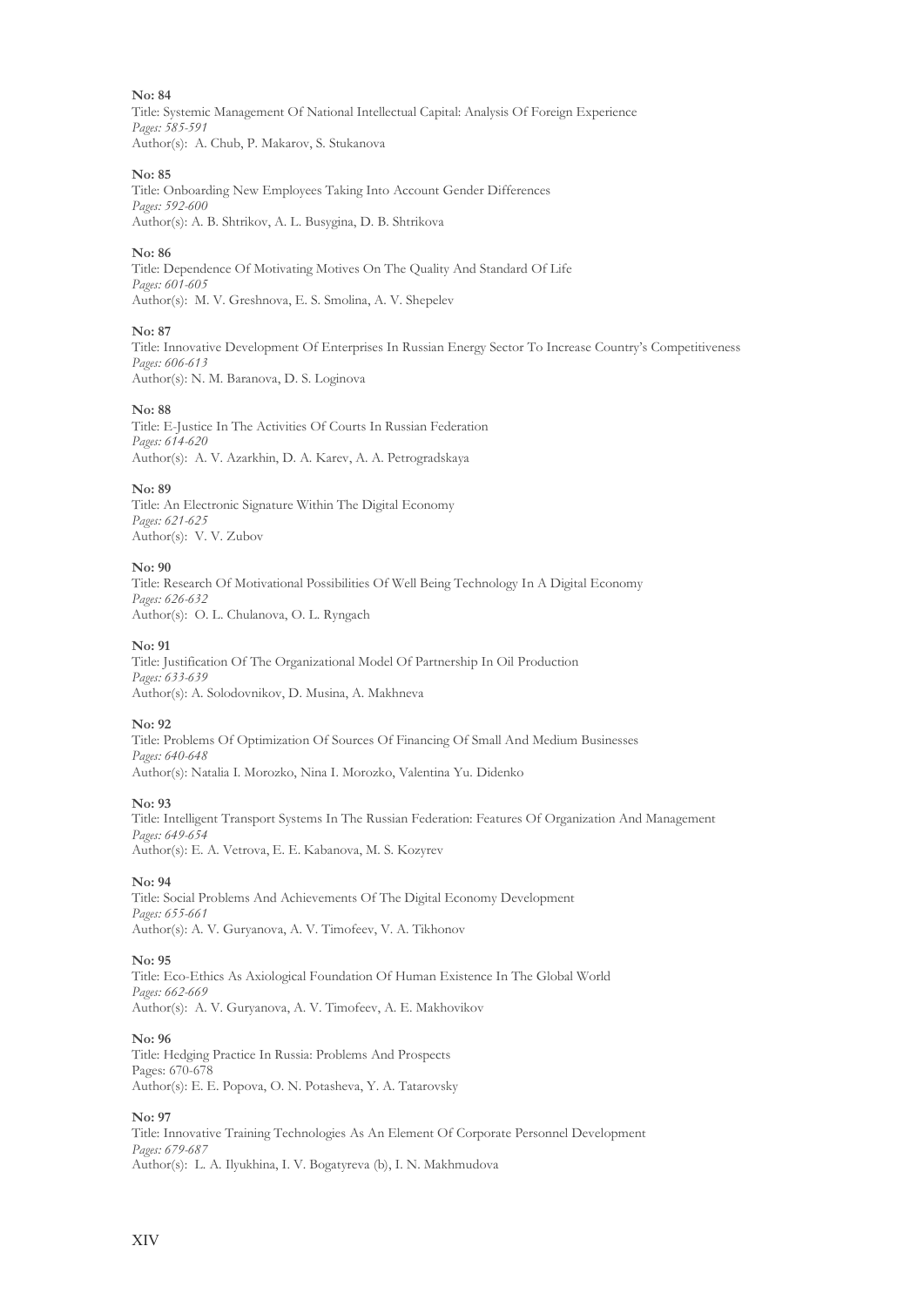Title: International Capital Mobility In Eurasian Transition Economies: Actual Experience And Research Agenda *Pages: 688-692* Author(s): M. A. Sherstnev

#### **No: 99**

Title: Legal Risks Of Using Digital Currency In Settlements And Payments *Pages: 693-698* Author(s): E. G. Bagreeva, E. Y. Barakina

#### **No: 100**

Title: Apparent Influence Of The Institutions Quality On Economic Growth In The World *Pages: 699-706* Author(s): R. V. Pyrma, S. V. Rastorguev, Yu. S. Tyan

#### **No: 101**

Title: Sharing Economy In Russia And The World: Features, Obstacles And Outlook *Pages: 707-713* Author(s): N. I. Ivanova, V. I. Vlezkova, Y. A. Logunova

#### **No: 102**

Title: Career Management Of Higher Education Teaching Personnel *Pages: 714-718* Author(s): I. Ilina (а), N. Buley

#### **No: 103**

Title: Influence Of The State Regulation Factor On Population Processes In Russia *Pages: 719-725* Author(s): N. P. Perstenyova, D. D. Skryleva, N. A. Zaychikova

## **No: 104**

Title: The Mimicking Of Creativity For The Science Management Methods Development Pages: 726-733 Author(s): T. V. Filatov, D. V. Romanov

#### **No: 105**

Title: Entrepreneurial Activity In The Pharmaceutical Industry Under Digital Economy Conditions *Pages: 734-738* Author(s): S. I. Ashmarina, A. M. Izmailov, A. V. Evstratov

## **No: 106**

Title: On The Issue Of Social Responsibility Of Small Enterprises *Pages: 739-745* Author(s): S. Andreeva, O. Andreev, E. Popova

#### **No: 107**

Title: World Experience Of Production And Business Activity In Special Economic Zones *Pages: 746-753* Author(s): A. V. Streltsov, G. I. Yakovlev, N. V. Nikitina

#### **No: 108**

Title: Regional Imbalances Of Information Policy Implementation In Russia *Pages: 754-760* Author(s): N. V. Medvedeva, L. V. Senicheva

#### **No: 109**

Title: Machine Learning Models For Predicting Bankruptcy Of Enterprises *Pages: 761-765* Author(s): A. N. Opekunov, N. V. Nikitina, N. V. Kamardina

## **No: 110**

Title: Virtual Merchandising As A Progressive Driver Of Retail In Digital Economic Conditions *Pages: 766-772* Author(s): D. Ralyk, N. Ivanova, T. Gorgodze

## **No: 111**

Title: E-Justice As A Stability Guarantee Of Civil Turnover In The Digital Economy *Pages: 773-777* Author(s): P. P. Lang, A. V. Loshkarev, E. N. Churakova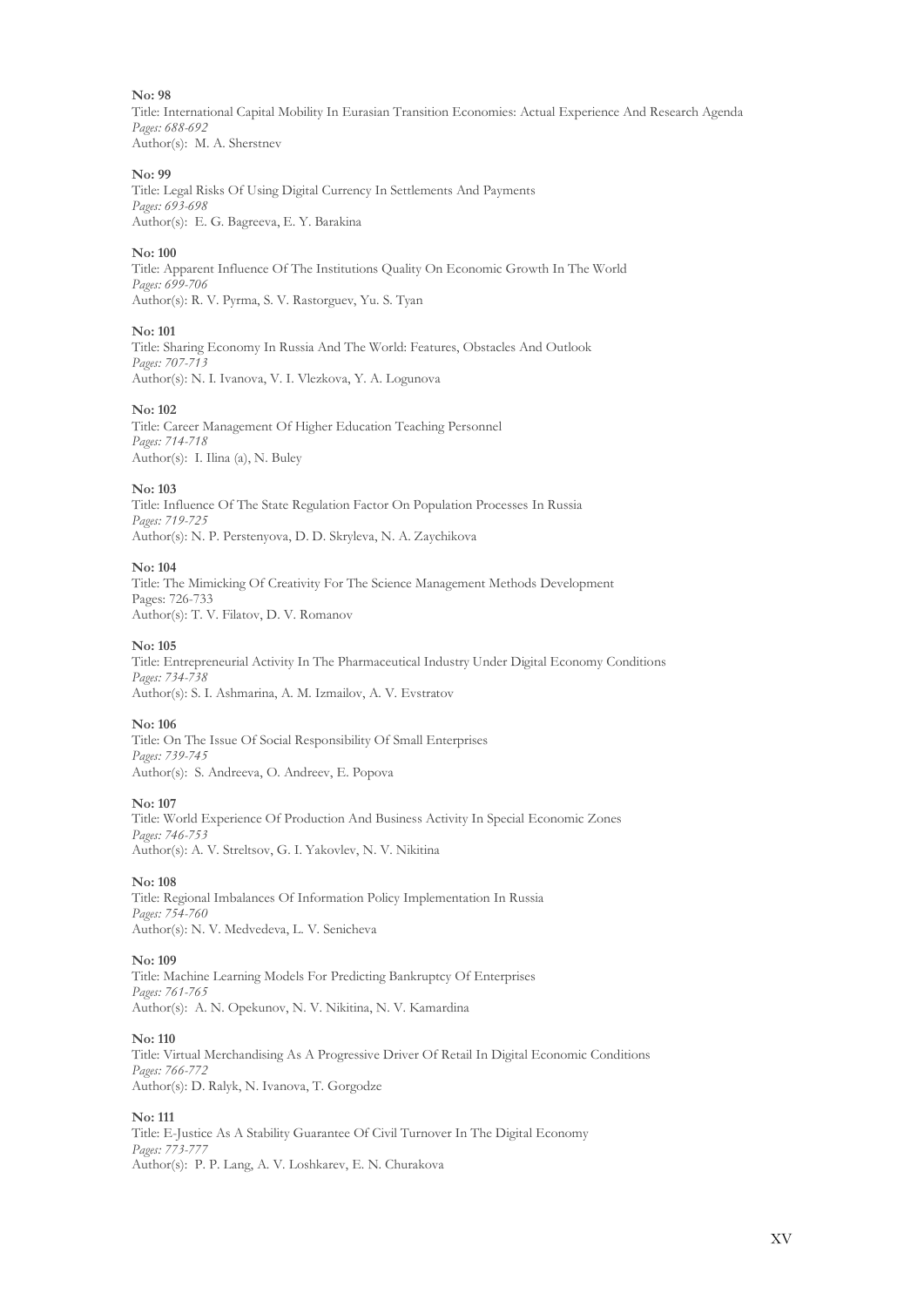**No: 112** Title: Legal Axiology In The Information Society *Pages: 778-783* Author(s): P.P. Lang

## **No: 113**

Title: Information And Analytical Provision Of Balanced Meeting Stakeholders' Requirements *Pages: 784-789* Author(s): O. Likhtarova

## **No: 114**

Title: Strategy Of Human Resources Management In The Transition To Industry 4.0 Technologies *Pages: 790-796* Author(s): M. M. Gayfullina, I. V. Burenina, S. F. Sayfullina

## **No: 115**

Title: Introduction Of Digital Technologies In Personnel Management In Education *Pages: 797-803* Author(s): V. Y. Maystrovskaya, S. M. Sycheva, T. B. Shramchenko

## **No: 116**

Title: Creating In-Company System Of Personnel Training Based On The Continuing Education Concept *Pages: 804-814* Author(s): G. V. Serebryakova, T. B. Shramchenko, S. M. Sycheva

## **No: 117**

Title: Digital Transformation Of Public Administration: Digital Education Strategy *Pages: 815-821* Author(s): E. Kolbachev, A. Pakhomova, T. Lomachenko

## **No: 118**

Title: Change In Public Administration In The Era Of Economic Digitalization *Pages: 822-828* Author(s): O. V. Trubetskaya, K. N. Ermolaev, I. A. Lunin

## **No: 119**

Title: Innovative Potential Of The Personnel In The Organization *Pages: 829-834* Author(s): E. V. Kamneva, M. M. Simonova, S. A. Butyrina

## **No: 120**

Title: Development Of Production Cooperation And Entrepreneurship In Global Value Chains *Pages: 835-841* Author(s): A. V. Streltsov, G. I. Yakovlev, N. V. Starun

## **No: 121**

Title: Legal Force Of An Electronic Document *Pages: 842-846* Author(s): Y. V. Rudneva, A. V. Fadeev, T. V. Chugurova

## **No: 122**

Title: Methodology For The Development Of Digital Platforms Based On Knowledge Management *Pages: 847-852* Author(s): T. B. Efimova, S. A. Chevereva, V. V. Agafonova

## **No: 123**

Title: Methodological Basis Development For Training Provider Choice: Experience Of Russian Practice *Pages: 853-861* Author(s): L. A. Ilyukhina, I. V. Bogatyreva, L. V. Polynova

## **No: 124**

Title: Peculiarities And Principles Of Innovations' Diffusion In Global Economy *Pages: 862-870* Author(s): D. R. Peskova, J. V. Khodkovskaya, M. A. Nazarov

## **No: 125**

Title: Influence Of Life Quality Factors On The Cities' Attractiveness In Russia *Pages: 871-876* Author(s): I. V. Khristoforova, T. V. Kharitonova, O. I. Vapnyarskaya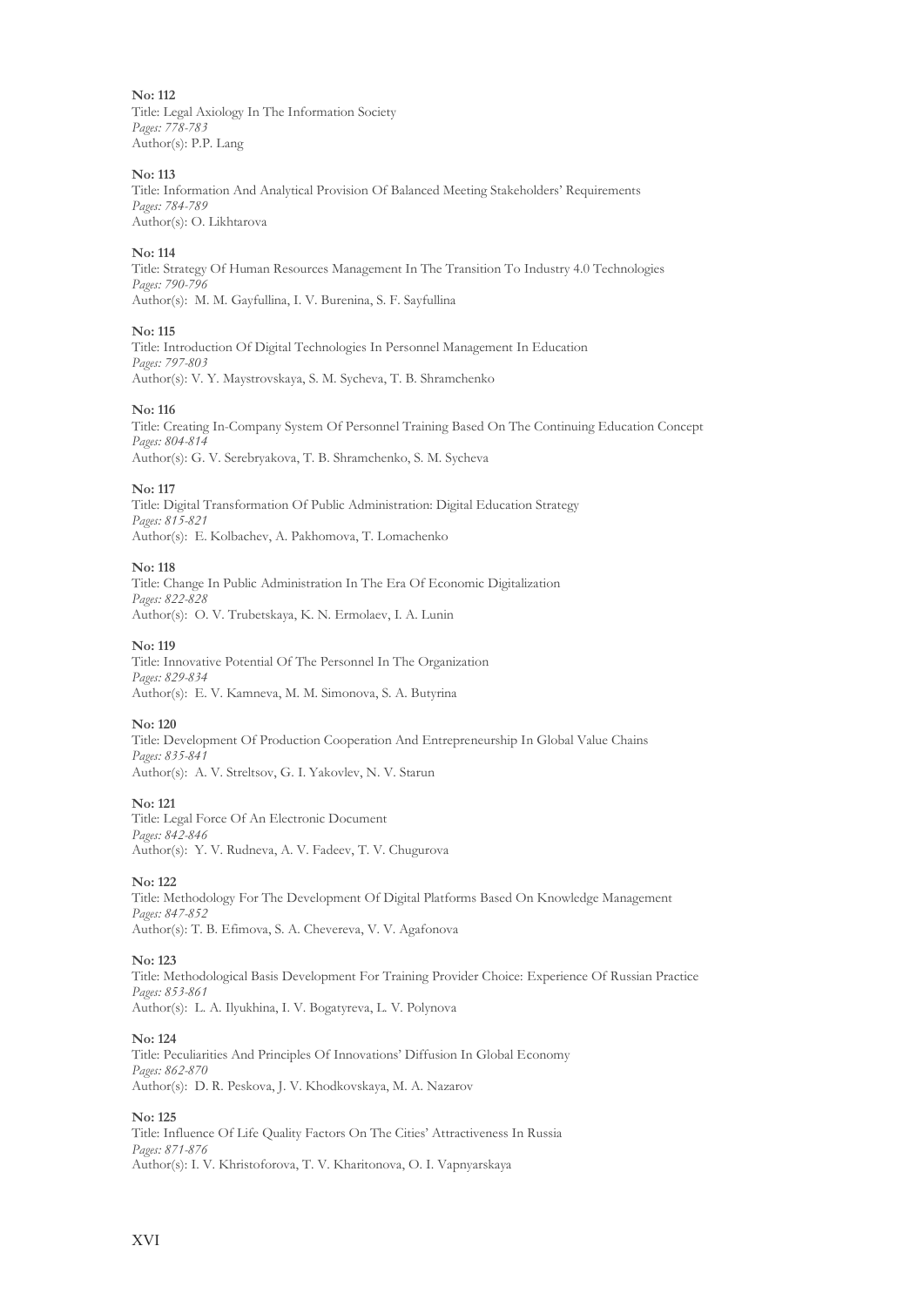Title: Digital Technologies In The Design Field: From Marketing Research To Product Development *Pages: 877-881* Author(s): I. V. Khristoforova, A. B. Demenkova, T. N. Arkhipova

## **No: 127**

Title: Optimization Of Specialists Training Structure By Educational Programs Structuring *Pages: 882-886* Author(s): L. G. Migunova, A. L. Kuregyan, A. S. Gneushev

## **No: 128**

Title: Impact Of A Crisis On The Economic Performance Of Enterprises In Russia *Pages: 887-891* Author(s): G. N. Chernukhina, E. А. Krasilnikova, R. V. Kamanina

## **No: 129**

Title: Partnership Management In Knowledge-Intensive Business Services *Pages: 892-899* Author(s): L. E. Moshkova, M. V. Orlova, S. A. Silina

## **No: 130**

Title: Methods For Evaluating The Cost Of Options In A Leasing Transaction *Pages: 900-905* Author(s): D. V. Kuznetsov

## **No: 131**

Title: Digital Consent: Strive For Legal Regulation *Pages: 906-913* Author(s): T. V. Chugurova, O. S. Skachkova, P. P. Lang

## **No: 132**

Title: Сhallenges And Prospects For The Development Of Responsible Investment In Russia *Pages: 914-920* Author(s): D. A. Egorova, M. S. Shalneva, E. Yu. Seregina

## **No: 133**

Title: Online Groups On Development Of Crimea And Sevastopol Issues: Social Media Analytics *Pages: 921-927* Author(s): E. Brodovskaya, A. Dombrovskaya, A. Azarov

## **No: 134**

Title: Building New Skills In The Digital Economy *Pages: 928-934* Author(s): V. B. Frolova, O. V. Borisova

## **No: 135**

Title: Integral Assessment Of Innovative Cooperation Of An Industrial Enterprise *Pages: 935-941* Author(s): L. Kostygova, O. Danilova, E. Eliseeva

## **No: 136**

Title: Problems Of Evidence In The Conditions Of Digitalization Of Economic Justice *Pages: 942-947* Author(s): E. N. Churakova, P. P. Lang, A. V. Loshkarev

## **No: 137**

Title: Digitalization Of Agriculture: Problems Of Legal Support *Pages: 948-953* Author(s): N. P. Voronina, Zh. P. Shnorr

## **No: 138**

Title: Value Approach To The Formation Of Power Plant Development Programs *Pages: 954-959* Author(s): I. Trifonov, N. Cherepovskaya

## **No: 139**

Title: Russian Enterprises Development Based On European Experience Of Labor Productivity Enhancement *Pages: 960-966* Author(s): A. A. Chudaeva, I. A. Svetkina, A. S. Zotova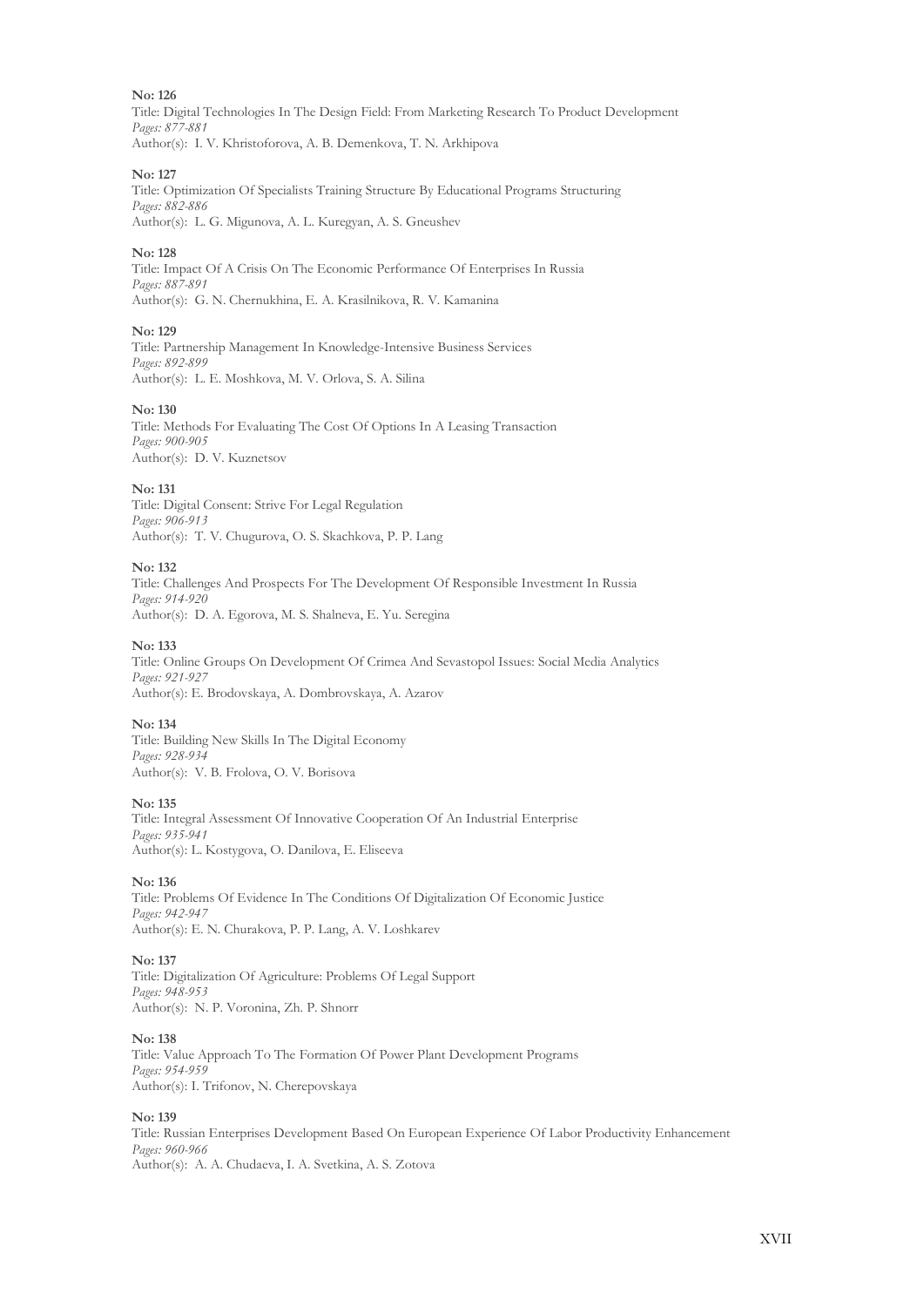Title: A Significant Role Of Constant Learning In Improving The People's Life Quality *Pages: 967-973* Author(s): G. N. Alexandrova, T. V. Gromova, N. A. Pyrkina

## **No: 141**

Title: Problems Of Uneven Development Of The Digital Economy In The Russian Regions *Pages: 974-982* Author(s): A. Chernysheva, V. Kalygina

## **No: 142**

Title: Social Marketing On The Russian Market: Problems And Prospects *Pages: 983-989* Author(s): G. A. Korzhova, L. K. Kirillova, N. P. Karpova

## **No: 143**

Title: Settlement Agreement In Cases Arising From Public Relations: Example Of Tax Disputes *Pages: 990-997* Author(s): S. P. Bortnikov, G. E. Ageeva, G. S. Pracko

## **No: 144**

Title: Evolution Of Process Of Automation Of Hr Departments Of Russian Organizations *Pages: 998-1005* Author(s): I. A. Ivanova, O. S. Osipova, V. N. Pulyaeva

## **No: 145**

Title: Analysis Of External Conditions Of Functioning Of Russian Oil And Gas Companies *Pages: 1006-1010* Author(s): A.V. Shepelev, P. N. Bukin, O. V. Tomazova, Yu. A. Ageeva

## **No: 146**

Title: Mega-Events: Digitalization And Responses To Social Challenges In Tourism *Pages: 1011-1017* Author(s): O. I. Vapnyarskaya, T. M. Krivosheeva, N. A. Platonova

## **No: 147**

Title: Basic Risks Of Doing Business In Assessments Of The Russian Business Community *Pages: 1018-1023* Author(s): A.V. Brega, G. V. Brega, V. V. Kaftan

## **No: 148**

Title: Public-Private Partnership In The Penitentiary Sphere: Economic Aspects Of Law Enforcement Activity *Pages: 1024-1030* Author(s): V. N. Belik, A. V. Rodionov

## **No: 149**

Title: Legal Regulation Of Commodity, Financial Markets And Competition *Pages: 1031-1038* Author(s): S. G. Abramov

## **No: 150**

Title: A Critical Infrastructure Background Of The Economic Security Of Regional Development *Pages: 1039-1047* Author(s): V. A. Noskov, O. V. Nesterov, D. V. Abramov

## **No: 151**

Title: Crowdsourcing As A Way Of Modern Economic Development Of Enterprises *Pages: 1048-1055* Author(s): А. N. Sivaks, A. R. Rakhmatullina

## **No: 152**

Title: Value-Based Approach To Evaluating Investment Projects *Pages: 1056-1065* Author(s): O. V. Loseva, M. A. Fedotova, I. I. Klimova

## **No: 153**

Title: Stuffing Features In A Digital Economy In Russia: Problems And Solutions *Pages: 1066-1070* Author(s): Y. V. Dolzhenkova, I. V. Filimonova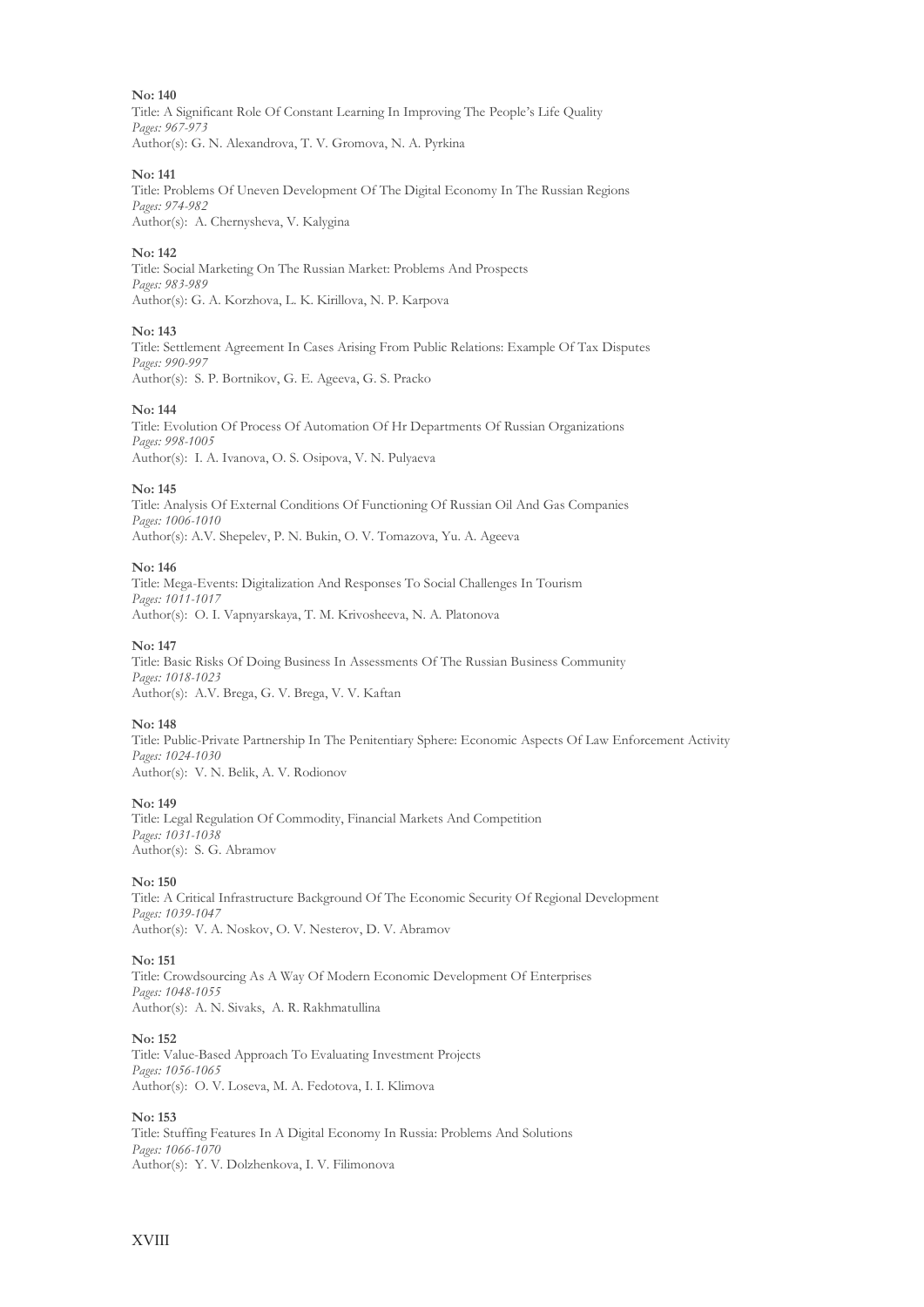Title: Modeling And Forecasting Of Economic Indicators For Building Materials Producers *Pages: 1071-1079* Author(s): S. I. Makarov, S. A. Sevastyanova, D. V. Ralyk

## **No: 155**

Title: Complex Evaluation Of Economic Projects Based On Input-Output Tables *Pages: 1080-1086* Author(s): N. A. Moiseev, B. A. Akhmadeev, L. S. Babynina

## **No: 156**

Title: Relevant Problems Of Legal Regulation At The Digitalization Of Economy In Russia *Pages: 1087-1091* Author(s): A. V. Loshkarev, P. P. Lang, E. N. Churakova

## **No: 157**

Title: Improving The System Of It-Specialists Training In The Digital Economy Conditions *Pages: 1092-1097* Author(s): V. V. Andreeva

#### **No: 158**

Title: Robo-Advising As A Key Factor Of The Russian Stock Market Development *Pages: 1098-1104* Author(s): D. V. Bukhanov, O. A. Revzon, A. N. Zhilkina

## **No: 159**

Title: Digital Economy Of Innovative Regions: A European Agenda And Development Indicators *Pages: 1105-1112* Author(s): E. V. Bolgova, G. N. Grodskaya, M. V. Kurnikova

## **No: 160**

Title: Optimization Of Financing Sources For Russian Energy Corporations In The Modern Economy *Pages: 1113-1119* Author(s): T. Yu. Kiseleva, N. V. Sidorov, V. N. Sidorova

#### **No: 161**

Title: The Analytical Instruments Of Researching Into The Geography Of European University Networks *Pages: 1120-1127* Author(s): E. V. Bolgova, M. V. Kurnikova, S. A. Bolgov

## **No: 162**

Title: Housing Construction Financing Strategy: Opportunities And Risks *Pages: 1128-1136* Author(s): S. G. Sternik, G. V. Teleshev

## **No: 163**

Title: Statistical Estimate Of Quality Of Life Ecological Determinants *Pages: 1137-1143* Author(s): N. V. Proskurina, O. V. Bakanach, V. M. Kornev

## **No: 164**

Title: Trends In Preferences Of Russian School Graduates: Analysis Of Examination Results *Pages: 1144-1149* Author(s): E. E. Jukova , Y. A. Melnichuk, B. L. Skrynchenko

## **No: 165**

Title: Problems Of Protecting Patients' Rights Under Modern Economic Development *Pages: 1150-1155* Author(s): O. A. Belozerova, N. V. Deltsova, E. V. Medentseva

## **No: 166**

Title: Inclusive Development Of The Country In The Context Of Digitalization: New Challenges *Pages: 1156-1162* Author(s): I. Lazanyuk, S. Revinova

## **No: 167**

Title: Mathematical Modeling Of Information Security Risks Inherent In Using Blockchain Technology *Pages: 1163-1169* Author(s): A. V. Korablev, M. V. Petrushova, T. G. Sakova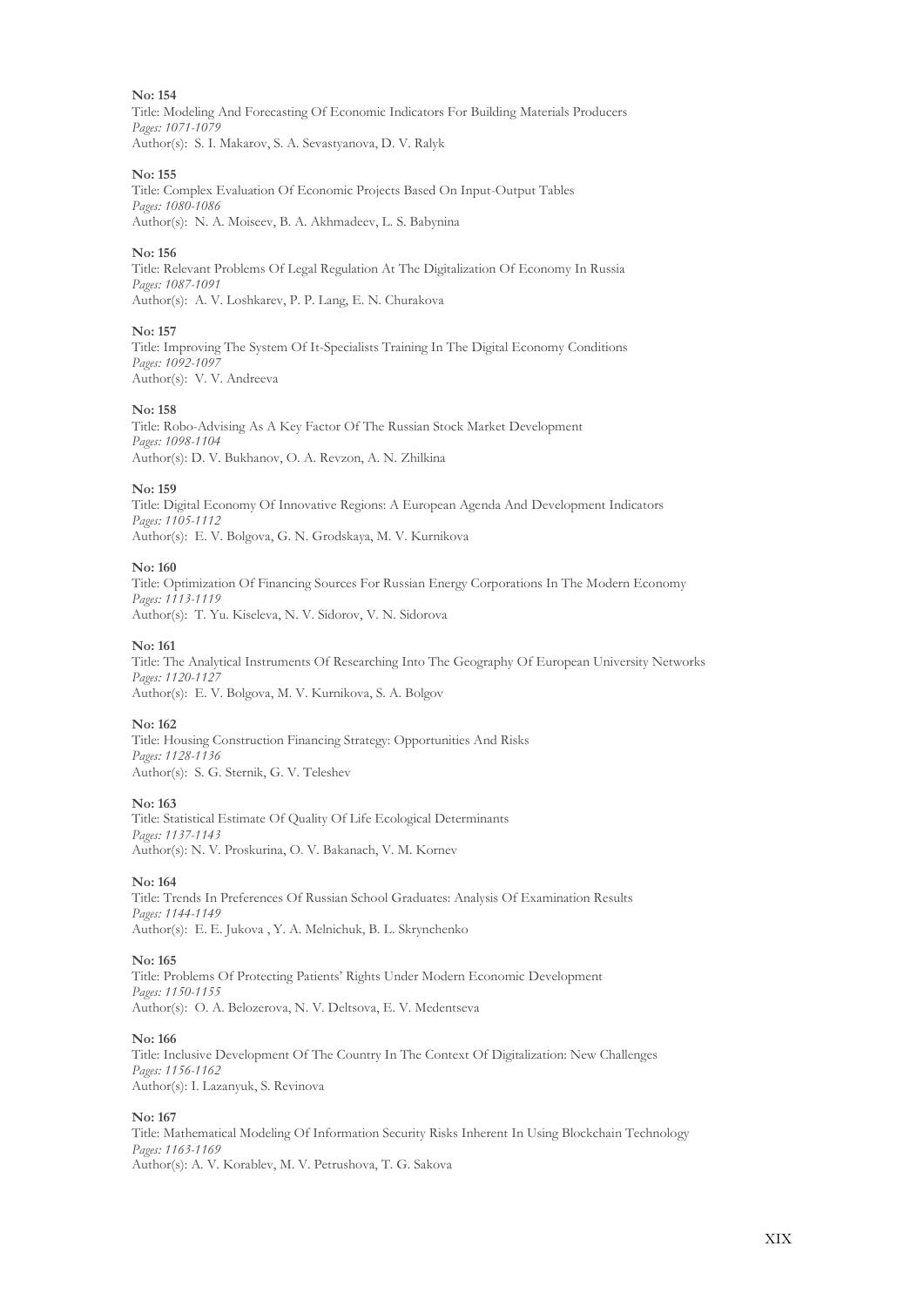Title: Risk Assessment Of Investment Projects In The Digital Economy *Pages: 1170-1176* Author(s): D. R. Peskova, J. V. Khodkovskaya, V. S. Charikov

## **No: 169**

Title: Integrated Farming Development In The Context Of Digital Transformation *Pages: 1177-1183* Author(s): O. A. Rodionova, T. G. Evsyukova, A. A. Pertsev

## **No: 170**

Title: Natural And Risky Losses Of Material Values In Logistic Flows *Pages: 1184-1191* Author(s): V. G. Sankov, S. A. Morozov, O. A. Dinukova

## **No: 171**

Title: Interaction Of Digital Economy And Higher Education At The Modern Stage *Pages: 1192-1198* Author(s): O. I. Grevtsev, S. G. Golubev, I. V. Popov

## **No: 172**

Title: Influence Of Advertising Incentives On Consumers In The Digital Environment (Russian Experience) *Pages: 1199-1208* Author(s): S. V. Karpova, I. K. Zakharenko, I. V. Rozhkov

## **No: 173**

Title: Strategic Management Of The Enterprise Under The Conditions Of Economy Digitalization *Pages: 1209-1216* Author(s): I. A. Toymentseva, O. N. Denisova, V. D. Chichkina

## **No: 174**

Title: Exploring A Business Model And Its Practical Implementation Based On Case Study *Pages: 1217-1224* Author(s): N. Strekalova, E. Korchagina

## **No: 175**

Title: Transformation Vectors Of Russian Political Views In Social Networks (Case "Winter Cherry") *Pages: 1225-1231* Author(s): S. E. Zaslavsky, Z. R. Usmanova, L. V. Ryazanova

## **No: 176**

Title: Virtual Urban Communities As An Actor Of Circular Economy Development In Russia *Pages: 1232-1239* Author(s): B. Nikitina

## **No: 177**

Title: Functioning Of Enterprises-Participants Of The Aerospace Cluster Of The Samara Region *Pages: 1240-1246* Author(s): A. M. Isupov, S. A. Martyshkin, D. V. Prokhorov

## **No: 178**

Title: Efficiency Increase For Railway Stations And Non-Public Tracks Interaction In Oil-Refining Complexes *Pages: 1247-1254* Author(s): A. A. Kalushin, A. B. Fokeev, V. I. Soldatkin

## **No: 179**

Title: Student Loans As A Negative Phenomenon Of Educational Policy *Pages: 1255-1259* Author(s): M. Ponyavina, M. Samoilenko, Yu. Tishina

## **No: 180**

Title: Adaptive Forecasting Model Of The Number Of Marriages In Samara Region *Pages: 1260-1265* Author(s): D. V. Ivanov, S. A. Sevastyanova

## **No: 181**

Title: Development Of Government Financial Support For Community Benefit Non-Profit Organizations In Russia *Pages: 1266-1272* Author(s): N. A. Guz, V. V. Khamalinskaya, I. V. Khamalinskiy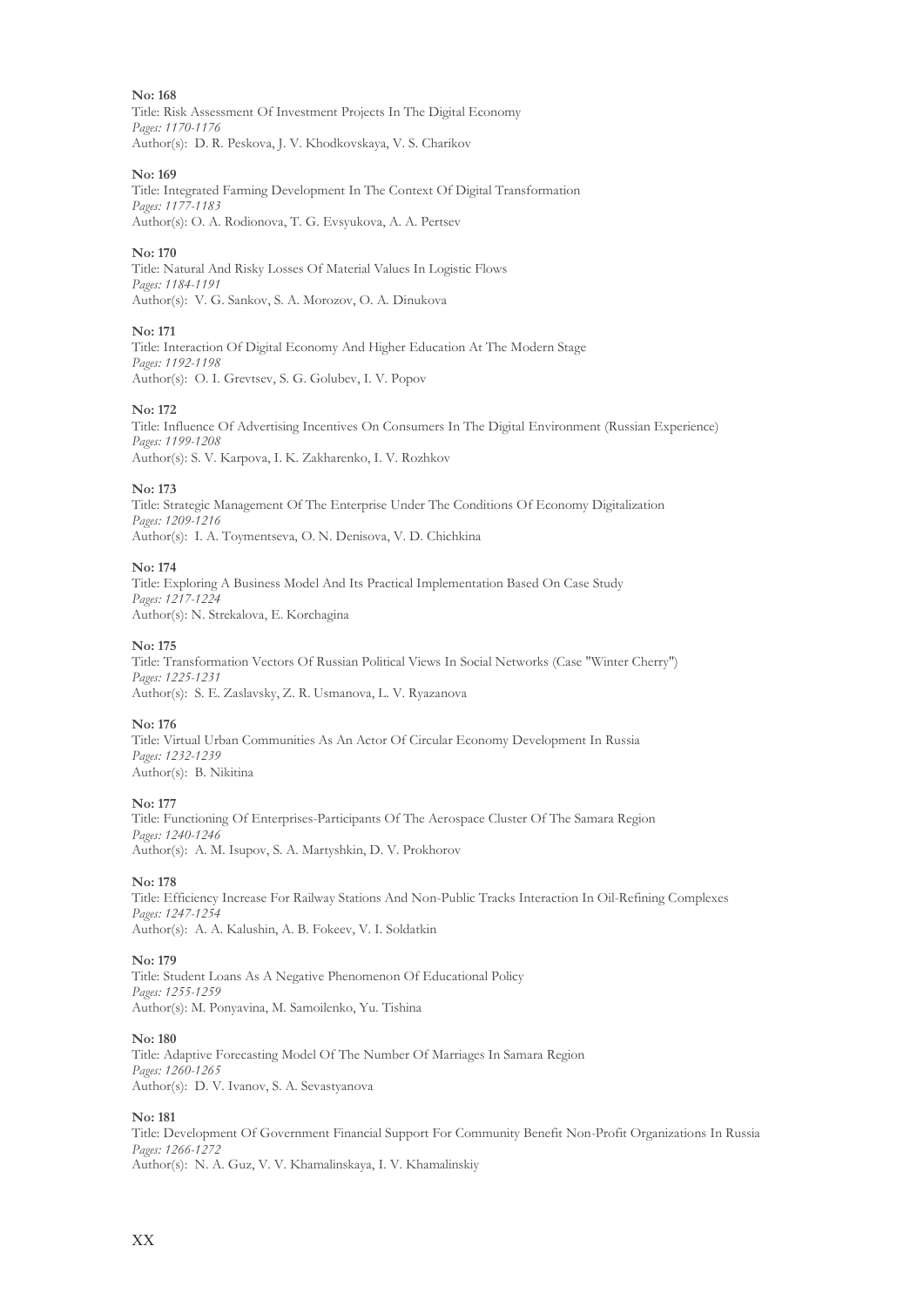Title: Intangible Assets – Corporate Governance Tool (On The Example Of Conformity Marks) *Pages: 1273-1279* Author(s): A. W. Rakov, S. A. Strizhov, V. I. Busov

#### **No: 183**

Title: The Impact Of Renewable Energy Generation On The Cost Of Electricity Companies *Pages: 1280-1286* Author(s): A. V. Voyko

#### **No: 184**

Title: Technologies Of European Electoral Practices In The Context Of Digitalization Of Society *Pages: 1287-1293* Author(s): M. E. Rodionova, N. A. Nazarova, A. V. Nemtsev

#### **No: 185**

Title: Small Business Taxation And Informal Employment *Pages: 1294-1300* Author(s): N. N. Gunko, M. V. Simonova, N. A. Yashina

#### **No: 186**

Title: Features Of Domestic State Support For Agriculture In The World Economy *Pages: 1301-1306* Author(s): A. I. Khanunov, O. A. Sapozhnikova

#### **No: 187**

Title: The Impact Of Influencer Marketing On The Global Economy *Pages: 1307-1311* Author(s): O. L. Vyatkina

## **No: 188**

Title: Models Of Coworking Development In Regions Of Russia Under Conditions Of Glocalization *Pages: 1312-1318* Author(s): S. V. Grankina, N. A. Kruchkova, Y. G. Sayamova

#### **No: 189**

Title: The Impact Of Regional Socio-Economic Factors On Employment *Pages: 1319-1325* Author(s): M. V. Simonova, N. A. Spravchikova, S. G. Vagin

## **No: 190**

Title: Development Of Innovative Employment In The Conditions Of Digitalization Of Economy *Pages: 1326-1332* Author(s): M. V. Simonova, L. V. Sankova, F. I. Mirzabalaeva

#### **No: 191**

Title: Foreign Experience Of Public-Private Partnership For Russian Infrastructure Projects *Pages: 1333-1339* Author(s): V. Karasev, G. Chakhkiev, O. Polischuk

## **No: 192**

Title: Uzbekistan Is On The Way To Bringing Walnuts To The World Market *Pages: 1340-1346* Author(s): U. R. Sangirova, Sh. M. Murodov, S. A. Dustnazarova

#### **No: 193**

Title: The Digital Companies' Offshore Tax Evasion And Counteraction To It *Pages: 1347-1352* Author(s): E. L. Moreva, O. V. Stulov

## **No: 194**

Title: The Impact Of Globalization On Services *Pages: 1353-1358* Author(s): L. A. Sosunova, E. V. Ryabova, A. R. Rakhmatullina

## **No: 195**

Title: Hr-Strategy, Based On The Application Of Data Mining Algorithms *Pages: 1359-1364* Author(s): E. V. Pogorelova, O. V. Yudina, M. A. Kolotilina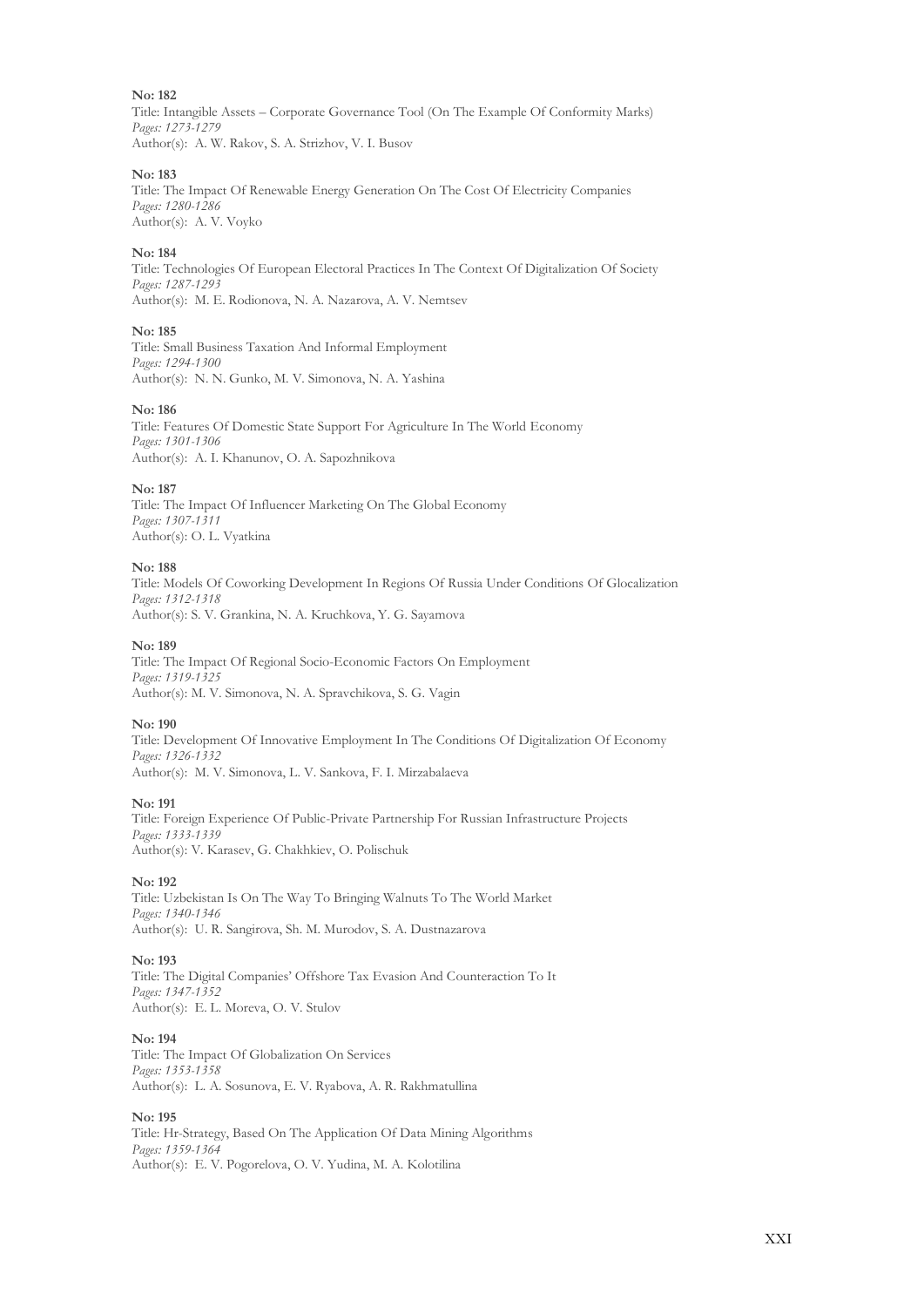Title: Factors And Motives Defining The Financial Behavior Of Households *Pages: 1365-1370* Author(s): E. S. Nedorezova, K. N. Ermolaev

## **No: 197**

Title: Economic Evaluation Of Bulk Cargo Processing Technology In Bunker-Type Railway Warehouses *Pages: 1371-1376* Author(s): A. V. Varlamov, A. B. Fokeev, N. Kh. Varlamov, N. N. Maz'ko

## **No: 198**

Title: Realization Of Export Potential Of Russian Agribusiness Industry: Prospects And Problems *Pages: 1377-1383* Author(s): E. P. Gusakova, A. V. Shchutskaya, E. P. Afanaseva

## **No: 199**

Title: A Mixed Type Method For Assessing Regional Innovation Potential (Example Of Tatarstan) *Pages: 1384-1391* Author(s): L. V. Gusarova, I. V. Mirgaleeva

## **No: 200**

Title: Analysis Of Perspectives And Risks Of The Corporate Well-Being Programes *Pages: 1392-1399* Author(s): E. A. Mitrofanova, V. G. Konovalova, A. E. Mitrofanova

## **No: 201**

Title: Regional Food Self-Sufficiency Assessment As A Factor Of National Food Safety *Pages: 1400-1407* Author(s): Е. P. Gusakova, А. B. Malina, V. М. Myasnikova

## **No: 202**

Title: Countering Economic Extremism: Features Of The Modern Stage Of Development *Pages: 1408-1414* Author(s): M. A. Yavorsky, I. E. Milova, R. R. Khasnutdinov, A. M. Zolotov

## **No: 203**

Title: Smm Competitive Advantages Within Contemporary Tourism Market *Pages: 1415-1421* Author(s): M. A. Kalinina, A. V. Smirnova

## **No: 204**

Title: Socio-Economic Processes Digitalization: New Opportunities And Challenges *Pages: 1422-1427* Author(s): Yu. V. Atanasovska, I. V. Balynin, Yu. S. Pinkovetskaia

## **No: 205**

Title: Comparative Analysis Of Models By Adaptation Of Immigrants *Pages: 1428-1436* Author(s): M. L. Galas, K. D. Shevchenko

## **No: 206**

Title: Ways To Improve The Life Quality Of Pensioners In The Russian Federation *Pages: 1437-1444* Author(s): I. V. Balynin, N. N. Nizhneva, N. L. Nizneva-Ksenofontova

## **No: 207**

Title: Digital Healthcare In The Russian Federation: Systems And Technologies *Pages: 1445-1449* Author(s): S. V. Kazarin, N. Yu. Svechnikova, E. V. Pogorelova

## **No: 208**

Title: Overall Digitalization – As A Contemporary Driver For Insurance Industry *Pages: 1450-1455* Author(s): A. A. Tsyganov, N. N. Kalinin

## **No: 209**

Title: Legal Aspects Of Industrial Policy Transformation In The Conditions Of Digitalization *Pages: 1456-1461* Author(s): I. G. Tyutyunnik, E. P. Simaeva, L. V. Obolenskaya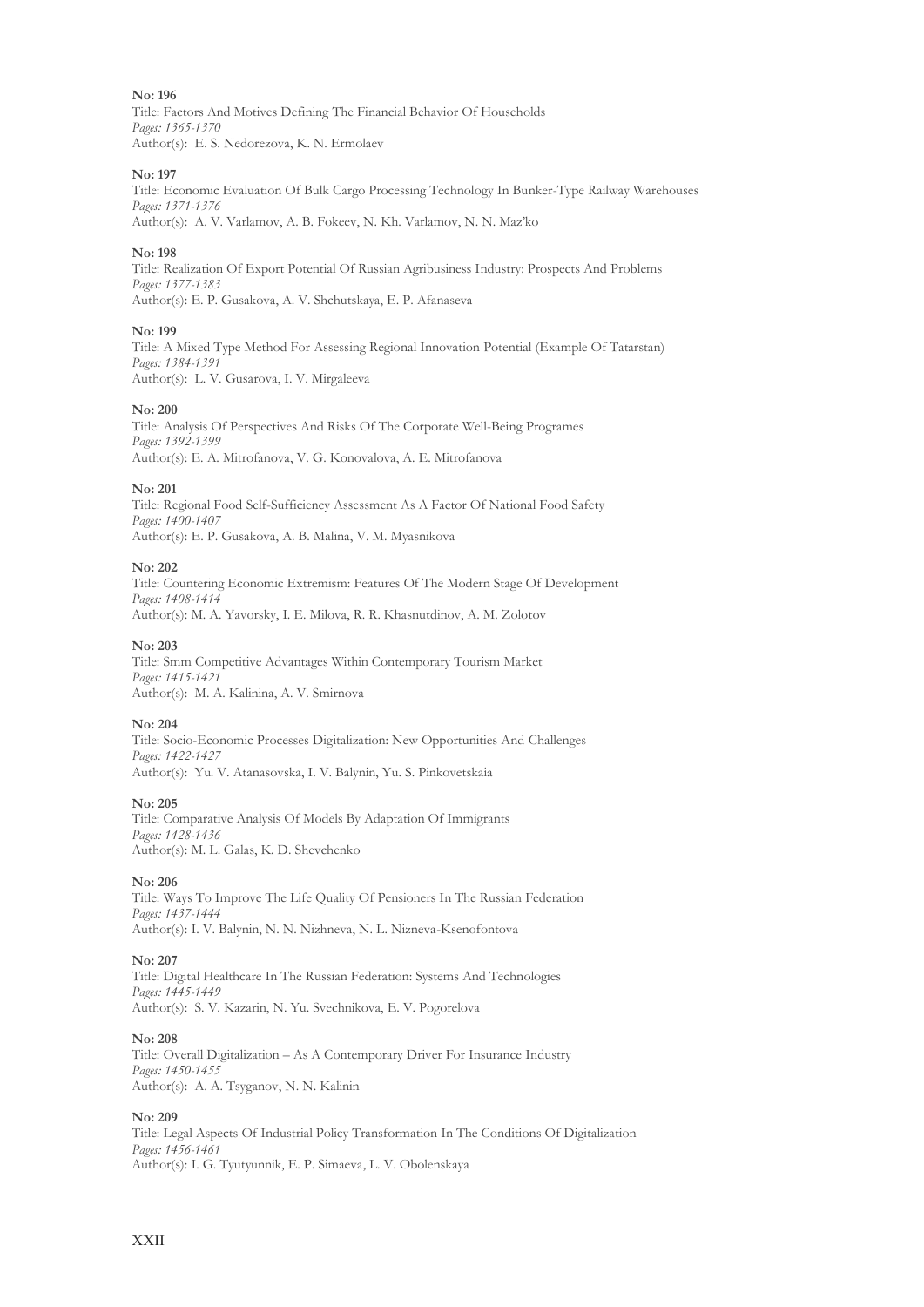Title: Evaluation Of The Financial Security Of The Competitive Environment Of The Firm *Pages: 1462-1467* Author(s): V. P. Fomin, V. A. Manyaeva, N. A. Igoshina

## **No: 211**

Title: Ways To Improve The Company Competitiveness In The Conditions Of Economy Digitalization *Pages: 1468-1473* Author(s): E. P. Troshina, Yu. V. Levashova, V. V. Mantulenko

## **No: 212**

Title: Transparency Of Russian Companies And Their Activity Decrease In The Financial Markets *Pages: 1474-1481* Author(s): B. S. Bataeva, I. N. Tkachenko

## **No: 213**

Title: Understanding The General Civilizational Bases Of Economic Dynamics And Monetary Policy Problems *Pages: 1482-1488* Author(s): S. V. Laptev, F. V. Filina

## **No: 214**

Title: Special Aspects Of Corporate M&A Transactions In Russian Market Pages: 1489-1495 Author(s): L. G. Pashtova, M. S. Maimulov

## **No: 215**

Title: On The Way To Single Payment Area Of The Eurasian Economic Union *Pages: 1496-1502* Author(s): E. A. Medvedeva, P. S. Shcherbachenko, A. S. Krasnikova

## **No: 216**

Title: Modernization Of The E-Learning Management System At University *Pages: 1503-1510* Author(s): I. G. Bakanova, E. А. Yelizarova

## **No: 217**

Title: Analytical Approach To Development Goal Modeling For The Socio-Economic System *Pages: 1511-1518* Author(s): V. E. Krylov

## **No: 218**

Title: Charity As A Reputation Component Of A Company *Pages: 1519-1527* Author(s): N. P. Kozlova, I. V. Rozhkov\*

## **No: 219**

Title: Transformation Of Museum Communication: Challenges Of Time *Pages: 1528-1533* Author(s): A. N. Timokhovich, S. S. Filenko

## **No: 220**

Title: The Effectiveness Monitoring Of System's Development For Independent Qualifications Assessment *Pages: 1534-1545* Author(s): E. P. Pecherskaya, A. I. Krivtsov, T. M. Tarasova, I. V. Frolova

## **No: 221**

Title: Actual, Growing And Falling Risks Of The Entrepreneurial Activity *Pages: 1546-1553* Author(s): S. I. Ashmarina, A. V. Pavlova

## **No: 222**

Title: Management Efficiency Improvement And Anti-Corruption Measures In State-Owned Companies *Pages: 1554-1559* Author(s): K. K. Pozdnyakov, A.V. Averin, Yu. O. Ivanova

## **No: 223**

Title: Efficiency Of Solar Collectors For Drying Wheat *Pages: 1560-1564* Author(s): S. V. Oskin, N. Y. Kurchenko, Y. A. Ilchenko